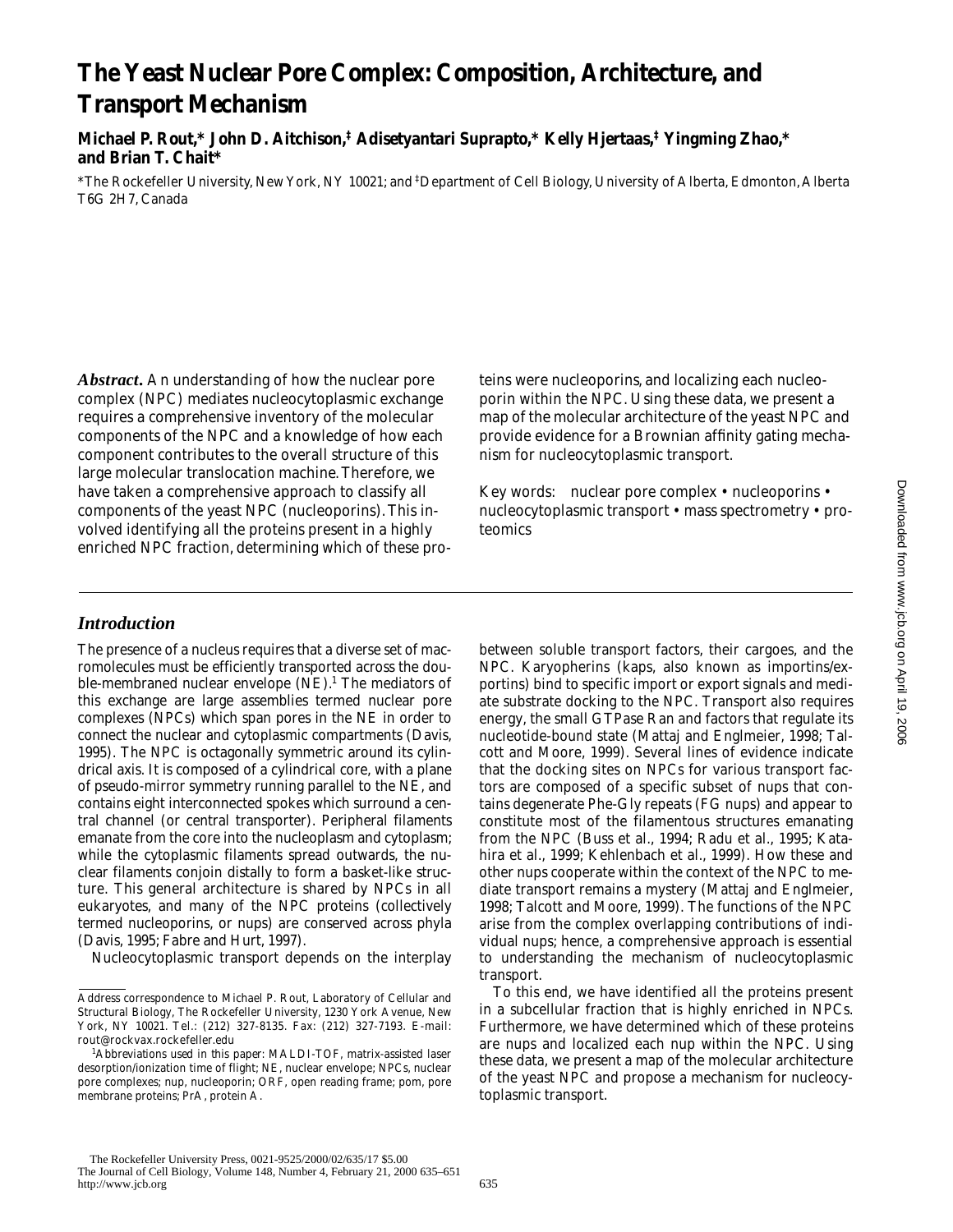## *Materials and Methods*

#### *Separation and Identification of Yeast NPC Proteins*

For HPLC, highly enriched yeast NPC proteins (Rout and Blobel, 1993) were precipitated by the addition of  $\overline{4}$  vol of filtered methanol, resuspended by incubation in 10 mM Tris base, 10 mM DTT, 2% SDS for 10 min at 65°C, and then diluted with 9 vol of 10 mM sodium phosphate and 0.1 mM CaCl<sub>2</sub>, pH 6.8. Ceramic hydroxyapatite HPLC gave very efficient recovery of the loaded proteins  $(\sim 70\%$  for most proteins), regardless of their size or charge, with moderate resolution. A volume of the NPC preparation containing  $\sim$ 5 mg protein was loaded at 0.5 ml/min onto a Pentax SH-0710M hydroxyapatite column (American International Chemical, Inc.) preequilibrated in buffer A (10 mM sodium phosphate, 1 mM DTT, 0.1% SDS, and 0.1 mM CaCl<sub>2</sub>, pH 6.8). Proteins were differentially eluted at 0.5 ml/min with a gradient of 100% buffer A to 100% buffer B (1 M sodium phosphate, 1 mM DTT, and 0.1% SDS, pH 6.8). 80 2-ml fractions were collected and polypeptides precipitated with TCA. Reverse phase TFA-HPLC had excellent resolution in the low molecular mass protein range (up to  $\sim$  50 kD). A similar quantity of the NPC preparation was thus loaded at 0.15 ml/min onto a Vydac narrow bore  $2.1 \times 250$ -mm C4 reverse-phase column preequilibrated in 88% solvent A2 (0.1% TFA in H2O), 12% solvent B2 (0.08% TFA in acetonitrile). A linear gradient to 100% B2 differentially eluted the bound proteins (180 fractions were collected). Controls ensured that all the proteins bound to both columns before fractionation. Fractions from both chromatographic preparations were separated by SDS-PAGE on 4–20% Novex gels and the protein bands visualized by copper staining (Bio Rad). The bands of interest were excised, subjected to in-gel digestion with trypsin, and the resulting peptide mixtures extracted as described (Qin et al., 1997). Peptide mixtures were analyzed with matrix-assisted laser desorption/ionization mass spectrometry (MALDI-TOF MS) using a delayed ion extraction and ion mirror reflector mass spectrometer (Voyager-DE STR; Perseptive Biosystems), a delayed ion extraction linear system (Voyager-DE; Perseptive Biosystems), or a MALDI ion trap mass spectrometer that was constructed in-house (Qin et al., 1996). The accurately measured masses of the tryptic peptides were used to search for protein candidates in the nonredundant protein sequence database with the program ProFound (http:// prowl.rockefeller.edu or http://ProteoMetrics.com). The tandem MS fragmentation analyses were carried out as described (Qin et al., 1997) using the protein search algorithm PepFrag (Fenyo et al., 1998; http:// prowl.rockefeller.edu or http://ProteoMetrics.com). Formic acid HPLC separation was performed as described; while the resolution and recovery using this method was superior to TFA-HPLC, formylation of residues prevented mass spectrometric identification of the separated proteins and instead they were analyzed by peptide microsequencing (Rout and Blobel, 1993; Fernandez et al., 1994; Wozniak et al., 1994).

## *Tagged Strains*

The genomic copy of each gene was tagged by a COOH-terminal, inframe integration of a PCR-derived DNA fragment encoding the IgG binding domains of protein A amplified from the plasmid pProtA/HU (Aitchison et al., 1995a) or from pProtA/HIS5 which instead carries the *S*. *pombe* HIS5 gene as its selectable marker (Wach et al., 1997). Genes were tagged similarly with the 3HA (FLU) epitope (Longtine et al., 1998). This fast, well-proven, and reliable genomic tagging method ensures that the chimeras are expressed from their own promoters, and, by virtue of the COOH-terminal placement, minimizes the possibility of the tag affecting normal polypeptide chain folding during translation. Correct integration of the tag was confirmed by immunoblotting and, where the molecular mass of the chimera was close to those of other tagged strains, by PCR analysis (Aitchison et al., 1995). Diploid cells were sporulated and haploids containing the tagged gene of interest were isolated by tetrad dissection. In only one case (Cdc31p) did the tag affect the viability of the haploid. Therefore, the untagged protein was monitored with monospecific polyclonal antibodies. To reveal NPC associations, tagged strains were crossed with  $nup120\Delta$  cells (NP120-25-3 or its sister spore NP120-25-4 (Aitchison et al., 1995b). Diploid cells were sporulated and *nup120*∆ haploids containing the tagged gene of interest were selected.

### *Immunoblotting Assays*

Cells were fractionated using published protocols to produce NEs, NPCs (Rout and Blobel, 1993; Strambio-de-Castillia et al., 1995), or carbonate-

extracted nuclear membranes (Wozniak et al., 1994). The relative coenrichment of the tagged proteins was detected as described (Rout et al., 1997), with the FLU tag being visualized by mAb12CA5 (BAbCo). For quantitative immunoblotting, 3-, 5-, 8-, and 12-µg aliquots of tagged NEs were separated by SDS-PAGE, transferred to nitrocellulose and stained sequentially with mAb118C3 (to detect the internal standard Pom152p; Strambio-de-Castillia et al., 1995) and Cy5-conjugated donkey anti– mouse (to detect both the Mab118C3 and the protein A tag; Jackson ImmunoResearch Laboratories, Inc.). Band intensities were quantified (using ImageQuant v.1.1 software in the PhosphorImager; Molecular Dynamics) and the signals of the tag were plotted as a function of the internal standard signals. The resulting slopes (calculated by regression analysis in Microsoft Excel, which also confirmed that the plot was linear, and hence not saturated) yielded a value that represented the relative abundance of the tagged protein to the internal standard in the NPC. In some cases the Pom152p band overlapped the tag signal, and so Nup57p (detected with mAb350) was used as the internal standard; parallel incubations with both mAb350 and mAb118C3 on nonoverlapping tagged proteins allowed the calculation of a conversion factor. We conducted numerous controls to limit measurement errors. Thus, semiquantitative analyses confirmed that transfer of proteins to the immunoblot membrane was efficient, such that there was no signal bias due to the molecular mass of the tagged protein. We ensured that both the first and second antibodies were saturated, so the signal did not become antibody-limited. Mock quantitation with untagged NEs indicated the contribution of signal from the internal standard's breakdown products was negligible. By quantitating major PrAtagged non-NPC proteins we could show that we had not saturated the maximum limit of the ratios that could be measured, nor had we saturated the detection limit of the PhosphorImager (data not shown).

### *Immunolocalization*

Images of cells fixed and stained for immunofluorescence microscopy (Rout et al., 1997) were recorded with a Hamamatsu Orca digital camera on a Zeiss Axioplan 2 microscope using Openlab software (Improvision) or a Zeiss Axioskop 2 and Spot camera (Diagnostic Instruments Inc.). Immunoelectron microscopy was performed on NEs isolated from tagged haploid strains (Strambio-de-Castillia et al., 1995), except for the NH<sub>2</sub>-terminal fragment of Nup145p, which from necessity used NEs made from a heterozygous tagged diploid strain (Emtage et al., 1997). An optimum heparin extraction range was first tested by diluting NEs with 4 vol of 10 mM bisTris-Cl, pH  $6.50$ , 0.1 mM MgCl, and  $20\%$  DMSO containing various concentrations of heparin. After incubation on ice for 1 h, the NEs were centrifuged at 100,000  $g$  for 20 min at  $4^{\circ}$ C, and the supernatant and pellet fractions checked by immunoblotting for retention of the tagged protein in the NE pellet, to ensure no significant loss of the tagged protein had occurred. NEs similarly extracted with the correct concentrations of heparin were processed for immunoelectron microscopy (Kraemer et al., 1995), using affinity-purified rabbit IgG (ICN) as primary and 5-nm gold-labeled anti-rabbit IgG (Amersham Life Sciences) as secondary antibodies, always using the same labeling conditions because the tags were identical. We found no extraction-specific effects other than the expected increase in signal. We controlled for possible experimenter bias by performing the immunoelectron microscopy double blind. The absence of any signal without the first antibody indicated we were detecting specific labeling. We also excluded nucleocytoplasmic misorientation as a possible explanation of apparent bilateral localization of a nup, as we always found examples of the signal on both sides of the same NPC (data not shown). Montages were created in Adobe Photoshop v.4.0.1 and the gold particle positions measured with NIH Image v.1.61.

To estimate the position of each nup within the NPC from the immunoelectron microscopy labeling distributions, we first measured the distances of each gold particle (2,496 particles for the montages presented in Fig. 7) from both the cylindrical axis of the NPC and from its mirror plane (Kraemer et al., 1995). The resulting distributions of particle positions represent raw data uncorrected for cylindrical averaging, steric hindrance from the dense NPC core, and blurring effects arising from the distribution of antibody orientations. We developed a modeling procedure that corrected for each of these effects. Using this model, we calculated the expected cylindrically averaged and projected distributions for distance intervals of 2.5 nm, in both the R (position from the cylindrical axis) and Z (position from the mirror plane) directions, and determined the values of R and Z that gave the best fit to the raw experimental data for each nup. Rare examples of sagittally sectioned labeled NPCs allowed us to compare the accuracy of our R estimates with a directly measured R average figure; the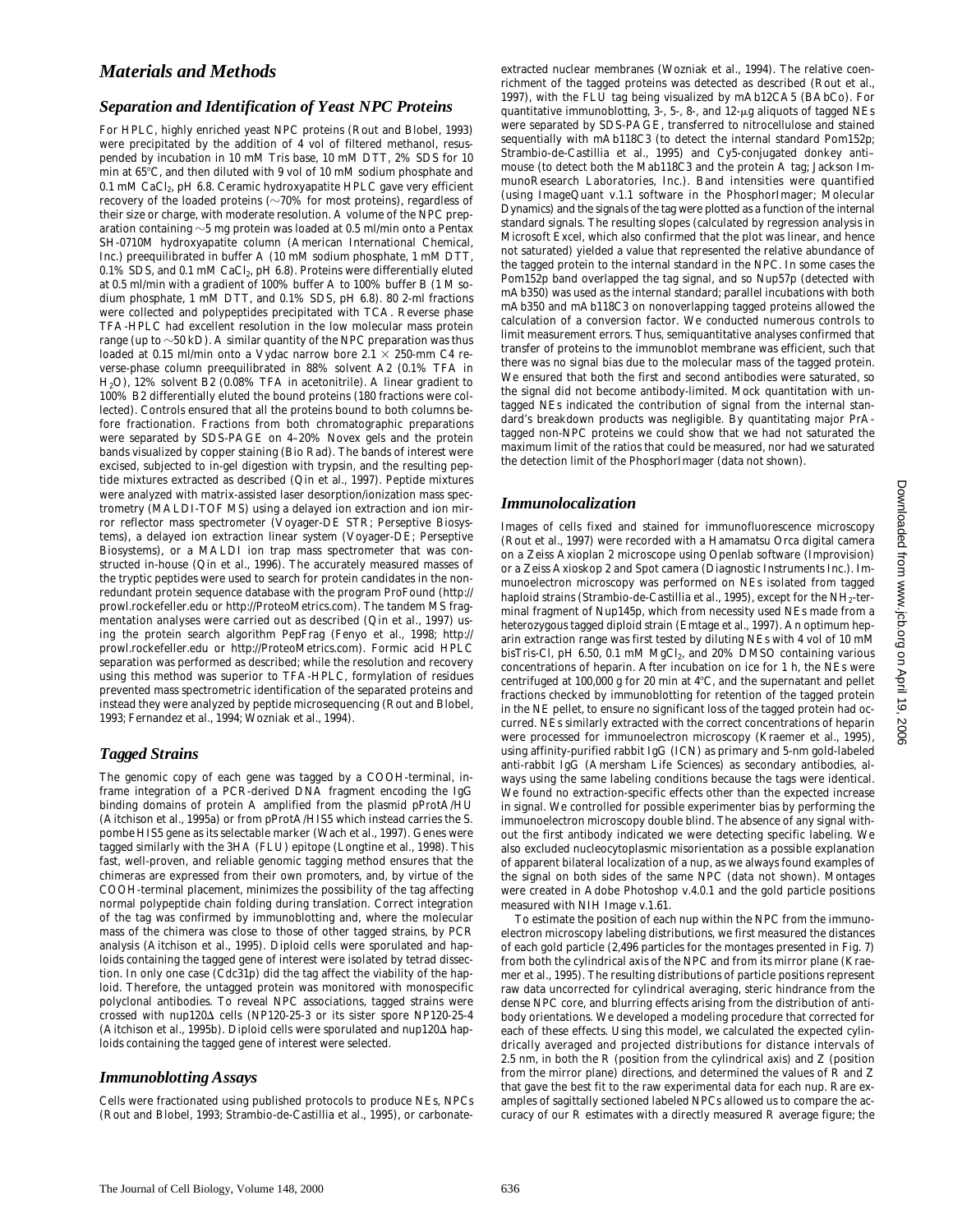two values were within 4 nm of each other, well within our estimated experimental error of  $\sim$ 7 nm (data not shown). For symmetrically localized nups we pooled the distributions on both sides to increase the accuracy of our estimates.

## *Results*

## *Identification of Proteins Associated with the Yeast Nuclear Pore Complex*

A systematic compositional analysis of the NPC has the potential to identify virtually all of the NPC components. However, an exhaustive analysis requires the isolation and identification of every detectable protein in a highly enriched preparation of intact NPCs. This has become feasible with the development of a method that produces large quantities of highly enriched yeast (*Saccharomyces*) NPCs (Rout and Blobel, 1993), together with the completion of the yeast genome sequence and advances in protein identification techniques. This NPC fraction is the most highly enriched preparation available. The NPCs isolated by this mild procedure appear morphologically intact (Rout and Blobel, 1993; Yang et al., 1998) and no significant loss has been found for any confirmed nup, including the most peripheral nups and all of the known pore membrane proteins (see Fig. 5, Table I). Indeed, many peripherally associated nucleocytoplasmic transport factors partially cofractionate with the NPCs during this procedure.

To identify individual proteins associated with the NPC, we subjected the highly enriched NPC fractions to twodimensional separations involving HPLC followed by SDS-PAGE. To obtain the highest resolution and yields, three different HPLC separation techniques were used. Fractions collected from each separation were then resolved by SDS-PAGE to generate a two-dimensional pattern of proteins. The pattern produced by hydroxyapatite HPLC/ SDS-PAGE is shown in Fig. 1. Individual proteins in each band were identified by tryptic digestion followed by MALDI-TOF mass spectrometry. A sufficient number of tryptic peptide masses were determined from each band to unambiguously distinguish its corresponding open reading frame (ORF) in a genome database search (Kuster and Mann, 1998). As an example, Fig. 2 shows the MALDI-TOF mass spectrum of the tryptic peptides obtained from a relatively weak band (no. 217). Three proteins were identified in the band: Nup120p is a known nup (Aitchison et al., 1995b; Heath et al., 1995), while Pdr6p/Kap120p and Ypl125p/Kap122p are both transport factors (see below). These three proteins were also detected in surrounding bands, providing independent verification of their presence in the NPC fraction. The MALDI-TOF peptide mapping procedure was used to analyze 465 bands from three independent hydroxyapatite HPLC/SDS-PAGE separations. In addition, 177 bands from the TFA-HPLC/SDS-PAGE separations were analyzed by MALDI-ion trap tandem mass spectrometry of the tryptic peptides (Qin et al., 1997). Finally, these data were combined with those obtained by the peptide microsequencing analysis of 49 prominent bands in the formic acid-HPLC/SDS-PAGE separation (Fernandez et al., 1994; Aitchison et al., 1995a,b).

Our results are summarized in Fig. 1. We identified a to-

tal of 174 proteins, of which 40 were ultimately found to be associated with the NPC (see below and Table I). Of the identified proteins, 34 corresponded to uncharacterized ORFs. Each of these proteins was characterized to assess whether it was likely to be a nup (see below). The mass spectrometric analysis was estimated to be 10–100-fold more sensitive than was necessary to detect the known coenriching nups. Indeed, we detected proteins that are known to dissociate readily from the NPC (e.g., transport factors) or are located at considerable distances from the NPC (e.g., Mlp1p and Mlp2p). Thus, even if some genuine nups were to fall off during the enrichment process, we would still expect to detect them. This high level of sensitivity is reflected in our observation of 134 contaminating proteins, in addition to 29 nups and 11 transport factors and NPC-associated proteins (Fig. 1, Table I). Indeed, most nups were observed in three or more independent measurements (e.g., Pom34p was identified four times, and Nsp1p 29 times). Because the investigation involved large amounts of material and a high level of oversampling, this approach likely provides a relatively complete inventory of NPC components.

## *Protein Characterization and the Identification of Nups and Transport Factors*

Database searches first sorted all the proteins identified in the highly enriched NPC fraction into three general classes: known NPC-associated proteins (nups and transport factors), previously uncharacterized proteins, which may or may not be nups or transport factors, and proteins with well-characterized functions, apparently unrelated to transport. Most proteins in this latter class were not analyzed further, but may prove informative in future studies. These include numerous nuclear and nucleolar components, which may have contaminated the fraction, or were perhaps caught in transit across the NPC. The histones (bands 034, 123, and 145 in Fig. 1) and Nop1p (band 015) fall into this category. Some highly abundant cytoplasmic or ER proteins were also found, such as GAPDH (Tdh3p, band 152). Certain proteins could be contaminants but may have specific associations with the NPC. For instance, roles in nucleocytoplasmic transport have been ascribed to heat shock proteins (bands 162, 062, 063, 163, and 170; Shulga et al., 1996). We also identified a large number of ribosomal proteins, which could be contaminants, abundant transport substrates, or may be accounted for by specific associations between polysomes, NPCs and mRNPs exiting the NPC (Visa et al., 1996).

Fig. 3 shows the design of a series of classification assays to determine which of the uncharacterized proteins were also nups. As discussed above, many proteins transiently associate with the NPC. We thus created an operational definition of a nup as a protein, the majority of which spends most of its time as a constituent of the octagonally symmetric NPC. For this study, proteins whose predominant localization is elsewhere, such as Sec13p (Siniossoglou et al., 1996) or nucleocytoplasmic transport factors (Rout et al., 1997), are not considered nups. Although such proteins may indeed behave as functional nups when associated with the NPC, the scope of our study precludes a detailed characterization of their behavior. According to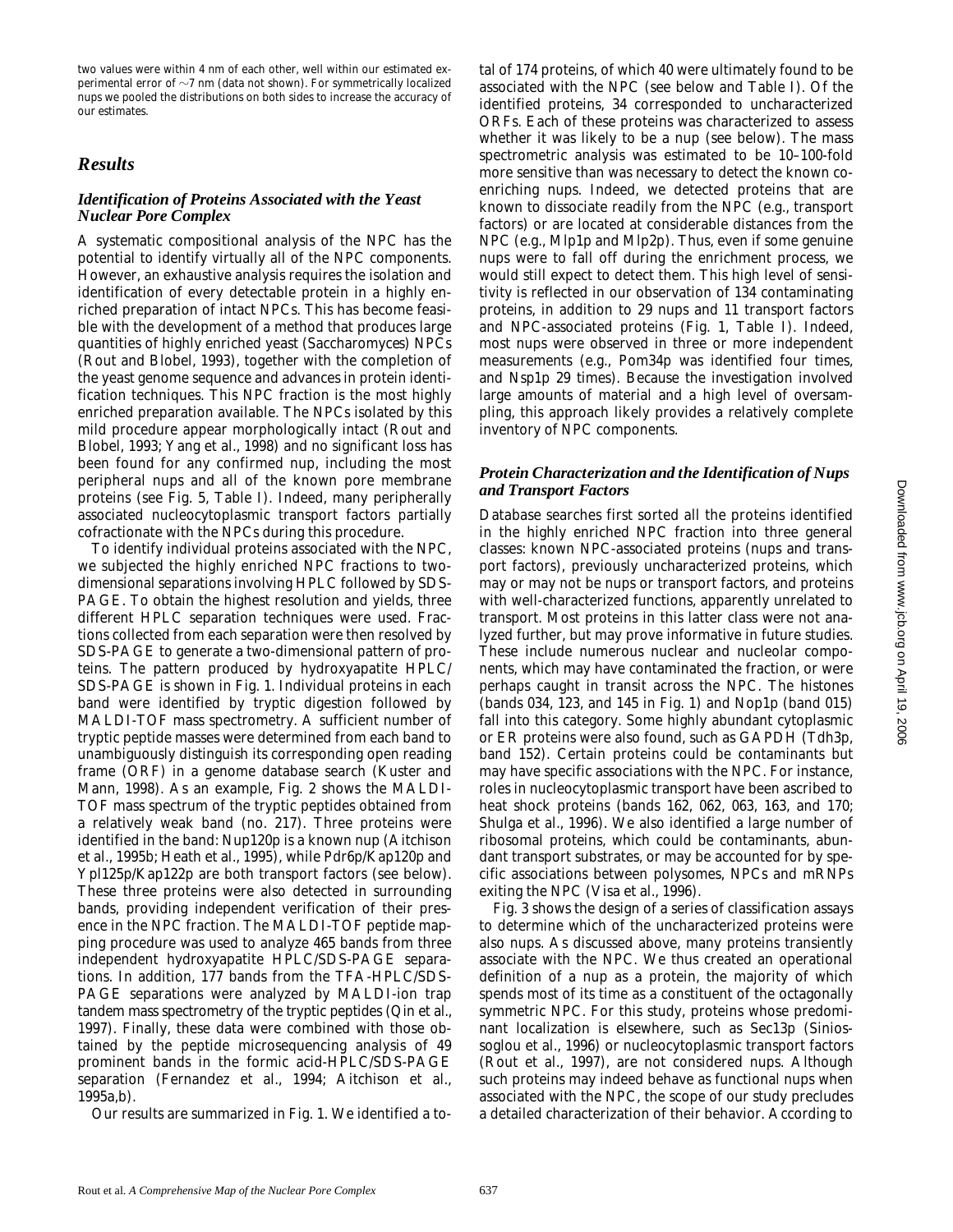*Table I. Characterization of Proteins in the NPC Fraction*

| Protein                   |                          | Tag       |          | Coenrich with:  |                                                   |         |        |           |                                      |
|---------------------------|--------------------------|-----------|----------|-----------------|---------------------------------------------------|---------|--------|-----------|--------------------------------------|
| YPD code                  | Gene name                | Mol wt    | PrA      | <b>FLU</b>      | Immunofluorescence localization                   | Nuclei? | NE?    | NPC?      | References                           |
|                           |                          | kD        |          |                 |                                                   |         |        |           |                                      |
| YAR002W                   | NUP <sub>60</sub>        | 59        | Y        | ND              | <b>NPC</b>                                        | Y       | Y      | ND        | This study                           |
| YBL079W                   | <b>NUP170</b>            | 169       | Y        | ND              | <b>NPC</b>                                        | Y       | Y      | ND        | This study (not shown)               |
| YDL088C                   | <b>NUP59</b>             | 59        | Y        | ND              | <b>NPC</b>                                        | Y       | Y      | ND        | This study                           |
| YDL116W<br>YDL207W        | <b>NUP84</b><br>GLE1     | 84<br>62  | Y<br>Y   | ND<br><b>ND</b> | <b>NPC</b><br><b>NPC</b>                          | Y<br>Y  | Y<br>Y | ND<br>ND  | This study (not shown)<br>This study |
| <b>YDR192C</b>            | NUP <sub>42</sub>        | 43        | Y        | Y               | <b>NPC</b>                                        | Y       | Y      | ND        | This study                           |
| <b>YER105C</b>            | <b>NUP157</b>            | 157       | Y        | ND              | <b>NPC</b>                                        | Y       | Y      | ND        | This study (not shown)               |
| <b>YER107C</b>            | GLE <sub>2</sub>         | 41        | Y        | ND              | <b>NPC</b>                                        | Y       | Y      | ND        | This study                           |
| YFR002W                   | NIC <sub>96</sub>        | 96        | Y        | ND              | <b>NPC</b>                                        | Y       | Y      | Y         | This study                           |
| YGL092W                   | <b>NUP145</b>            | 146       | Y        | ND              | <b>NPC</b>                                        | Y       | Y      | Y         | (3), (4)                             |
| YGL100W                   | SEH1                     | 39        | Y        | ND              | <b>NPC</b>                                        | Y       | Y      | <b>ND</b> | This study                           |
| <b>YGL172W</b>            | NUP <sub>49</sub>        | 49        | Y        | ND              | <b>NPC</b>                                        | Y       | Y      | Y         | (3), (4)                             |
| <b>YGR119C</b><br>YIL115C | NUP57<br><b>NUP159</b>   | 58<br>159 | Y<br>Y   | ND<br>ND        | <b>NPC</b><br><b>NPC</b>                          | Y<br>Y  | Y<br>Y | Y<br>Y    | (3), (4)                             |
| YJL039C                   | <b>NUP192</b>            | 191       | Y        | ND              | <b>NPC</b>                                        | Y       | Y      | ND        | This study, $(6)$<br>This study      |
| YJL041W                   | NSP1                     | 87        | Y        | ND              | <b>NPC</b>                                        | Y       | Y      | Y         | (3), (4)                             |
| YJL061W                   | <b>NUP82</b>             | 82        | Y        | ND              | <b>NPC</b>                                        | Y       | Y      | ND        | This study (not shown)               |
| <b>YJR042W</b>            | <b>NUP85</b>             | 85        | Y        | ND              | <b>NPC</b>                                        | Y       | Y      | ND        | This study (not shown)               |
| YKL057C                   | <b>NUP120</b>            | 120       | Y        | ND              | <b>NPC</b>                                        | Y       | Y      | ND        | This study (not shown)               |
| YKL068W                   | <b>NUP100</b>            | 100       | Y        | ND              | <b>NPC</b>                                        | Y       | Y      | Y         | (3), (4)                             |
| YKR082W                   | <b>NUP133</b>            | 133       | Y        | <b>ND</b>       | <b>NPC</b>                                        | Y       | Y      | Y         | (7)                                  |
| YLR018C                   | POM34                    | 34        | Y        | Y               | <b>NPC</b>                                        | Y       | Y      | <b>ND</b> | This study                           |
| YML031W<br>YML103C        | NDC1<br><b>NUP188</b>    | 74<br>189 | Y<br>Y   | ND<br>ND        | NPC, SPB<br><b>NPC</b>                            | Y<br>Y  | Y<br>Y | Y<br>Y    | (8)<br>(9)                           |
| YMR047C                   | <b>NUP116</b>            | 116       | Y        | ND              | <b>NPC</b>                                        | Y       | Y      | Y         | (3), (4)                             |
| <b>YMR129W</b>            | POM152                   | 152       | Y        | ND              | <b>NPC</b>                                        | Y       | Y      | ND        | This study, $(4)$ , $(5)$            |
| YMR153W                   | NUP53                    | 53        | Y        | <b>ND</b>       | <b>NPC</b>                                        | Y       | Y      | ND        | This study (not shown)               |
| <b>YOR098C</b>            | NUP1                     | 114       | Y        | <b>ND</b>       | <b>NPC</b>                                        | Y       | Y      | Y         | (3), (4)                             |
| <b>YOR257W</b>            | CDC31                    | 19        |          | Not functional  | <b>NPC</b>                                        | Y       | Y      | Y         | This study                           |
| YER110C                   | <b>KAP123</b>            | 123       | Y        | ND              | Cytoplasmic/NPC                                   | N       | N      | ND        | (1)                                  |
| YGL016W                   | PDR <sub>6</sub>         | 123       | Y        | ND              | Cytoplasmic/NPC                                   | N       | N      | ND        | This study                           |
| YIL063C                   | YRB <sub>2</sub>         | 36        | Y        | Y               | Nuclear, NPC                                      | N       | N      | ND        | This study                           |
| YIL149C                   | MLP <sub>2</sub>         | 195       | Y        | ND              | Nuclear envelope                                  | Y       | Y      | ND        | (2)                                  |
| YKR095W<br>YLR335W        | MLP1<br>NUP <sub>2</sub> | 218<br>78 | Y<br>Y   | ND<br>ND        | Nuclear envelope<br>Nuclear, NPC                  | Y<br>N  | Y<br>N | N<br>ND   | (2)<br>This study                    |
| YLR347C                   | KAP95                    | 95        | Y        | ND              | Cytoplasmic, NPC                                  | N       | N      | ND        | (1)                                  |
| <b>YNL189W</b>            | <b>KAP60</b>             | 60        | Y        | ND              | Cytoplasmic, NPC                                  | N       | N      | ND        | This study                           |
| YPL125W                   | <b>KAP120</b>            | 120       | Y        | ND              | Cytoplasmic, NPC                                  | N       | N      | ND        | This study                           |
| YPL169C                   | MEX67                    | 67        | Y        | ND              | Cytoplasmic, nuclear, NPC                         | Y       | N      | ND        | This study                           |
| YBR025C                   |                          | 44        | ND       | Y               | Cytoplasmic                                       |         |        |           |                                      |
| <b>YBR194W</b>            |                          | 14        | ND       | Y               | Cytoplasmic                                       |         |        |           |                                      |
| YCL059C                   | KRR1                     | 37        | ND       | Y               | Nuclear rim                                       |         |        |           |                                      |
| <b>YDL121C</b>            |                          | 17        | ND       | Y               | Endoplasmic reticulum                             |         |        |           |                                      |
| YDL148C<br><b>YDR190C</b> |                          | 94        | Y        | ND              | Nuclear/portion of nucleolar                      |         |        |           |                                      |
| YDR412W                   |                          | 50<br>28  | Y<br>Y   | ND<br>Y         | Nuclear<br>Granular cytoplasmic                   |         |        |           |                                      |
| YEL026W                   | SNU13                    | 14        | ND       | Y               | Nucleolar                                         |         |        |           |                                      |
| YER002W                   |                          | 27        | ND       | Y               | Nuclear/nucleolar                                 |         |        |           |                                      |
| YER006W                   |                          | 58        | Y        | ND              | Nuclear/nucleolar                                 |         |        |           |                                      |
| YER049W                   |                          | 74        | N        | N               | High CAI (0.255)                                  |         |        |           |                                      |
| <b>YER126C</b>            |                          | 30        | ND       | Y               | Nuclear                                           |         |        |           |                                      |
| <b>YGR103W</b>            |                          | 70        | Y        | ND              | Nuclear/nuclear rim/nucleolar                     |         |        |           |                                      |
| YHR009C                   |                          | 57        | Y        | ND              | Cytoplasmic                                       |         |        |           |                                      |
| YLR074C<br><b>YHR127W</b> | HSN1                     | 19<br>27  | ND<br>ND | ND<br>Y         | DNA-binding protein homolog<br>Nuclear            |         |        |           |                                      |
| YHR052W                   |                          | 43        | ND       | ND              | High CAI (0.240)                                  |         |        |           |                                      |
| YMR131C                   |                          | 57        | Y        | ND              | Portion of nucleolus                              |         |        |           |                                      |
| <b>YMR290C</b>            | HAS1                     | 57        | Y        | ND              | Peripheral nuclear, nucleolar                     |         |        |           |                                      |
| YNR053C                   |                          | 56        | Y        | ND              | Nuclear                                           |         |        |           |                                      |
| <b>YOL145C</b>            | CTR9                     | 125       | Y        | ND              | Strong nuclear, some cytoplasmic                  |         |        |           |                                      |
| YOR051C                   |                          | 47        | Y        | ND              | Nuclear                                           |         |        |           |                                      |
| <b>YOR091W</b>            |                          | 46        | Y        | ND              | Cytoplasmic                                       |         |        |           |                                      |
| <b>YOR145C</b>            |                          | 30        | Y        | Y               | Cytoplasmic                                       |         |        |           |                                      |
| <b>YOR206W</b><br>YPL093W |                          | 82<br>74  | Y<br>Y   | ND<br>ND        | Crescent, peripheral nuclear<br>Nucleolar/nuclear |         |        |           |                                      |
| YPL146C                   |                          | 53        | Y        | ND              | Nucleolar, portion of nucleus                     |         |        |           |                                      |
| YPL217C                   |                          | 136       | Y        | ND              | Nuclear, nucleolar, some cytoplasmic              |         |        |           |                                      |
| <b>YPR144C</b>            |                          | 64        | Y        | ND              | Nuclear speckles                                  |         |        |           |                                      |

Downloaded from www.jcb.org on April 19, 2006 Downloadedfrom [www.jcb.org](http://www.jcb.org) on April 19, 2006

(1) Rout et al., 1997; (2) Strambio-de-Castillia et al., 1999; (3) Rout and Blobel, 1993; (4) Strambio-de-Castillia et al., 1995; (5) Wozniak et al., 1994; (6) Kraemer et al., 1995;<br>(7) Pemberton et al., 1995; (8) Chial et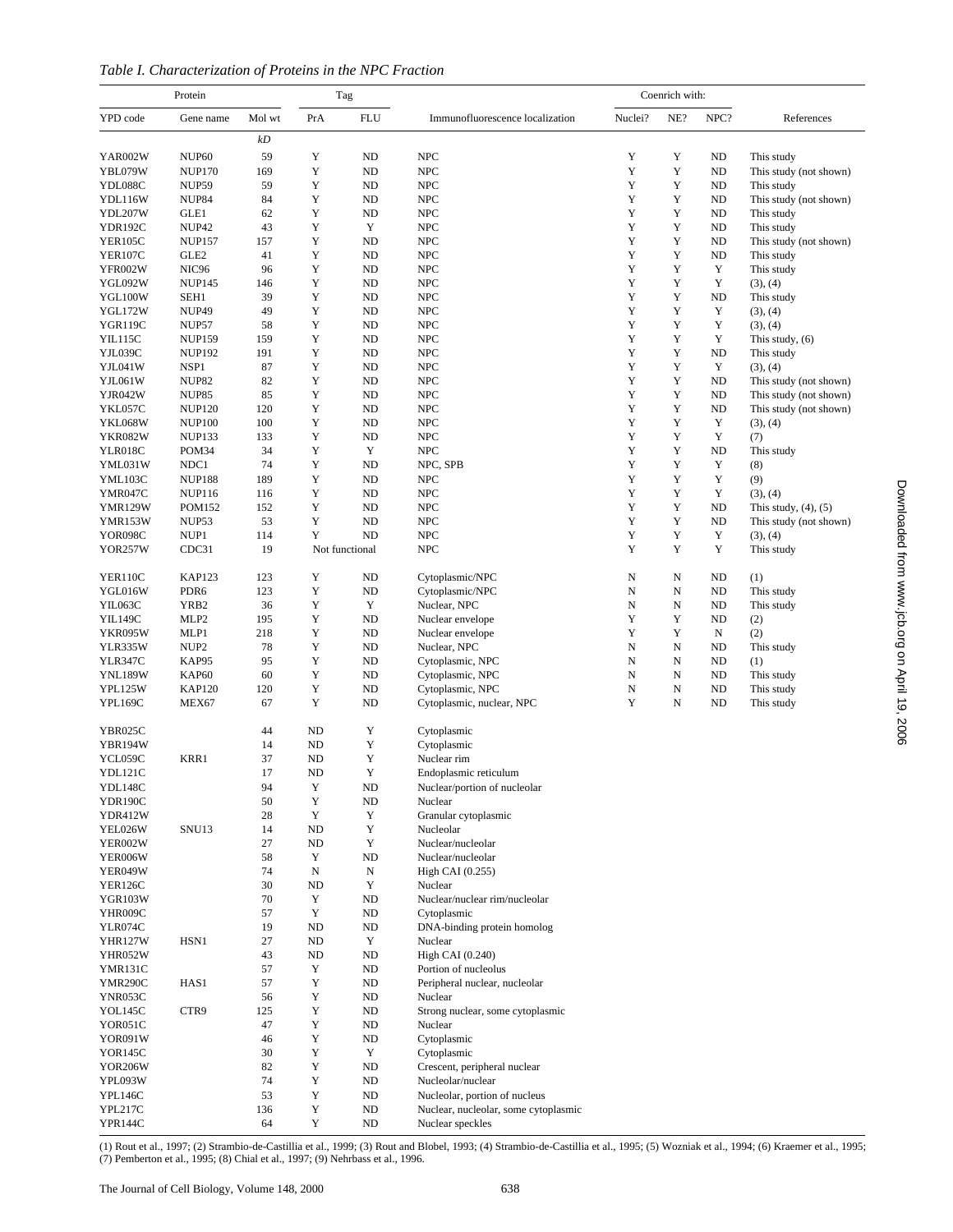our definition, a nup should colocalize with NPCs in the cell, and cofractionate with NPCs upon their isolation. Therefore, we tested each uncharacterized protein and (where necessary) proteins previously described as nups for these attributes. These proteins were genomically tagged at their COOH termini (ensuring normal expression levels) with a protein A (PrA) epitope in order to follow them during their characterization (Aitchison et al., 1995a). We also genomically tagged numerous proteins with the much smaller FLU moiety (Longtine et al., 1998) to check for tag-specific effects on protein localization. Our first screen involved localization of the epitopetagged proteins in cells by immunofluorescence microscopy, because nups give a characteristic punctate nuclear rim staining pattern. However, as some nucleocytoplasmic transport factors and NE proteins also give a similar staining pattern, a second screen tested for colocalization with NPCs in a strain in which the NPCs themselves cluster into patches on the NE. Upon deletion of the gene encoding Nup120p the NPCs cluster to one side of the nuclear envelope (Fabre and Hurt, 1997), which allows NE components to be distinguished from the coclustering NPCassociated nups and transport factors (Aitchison et al., 1996; Siniossoglou et al., 1996; Strambio-de-Castillia et al., 1999). Although most of the unknown ORFs gave immunostaining patterns typical for proteins of the ER, nucleus or nucleolus, 39 proteins showed associations with the NPCs (Fig. 4, Table I). In our third screen, the tagged proteins were followed by subcellular fractionation (Strambio-de-Castillia et al., 1995). We mainly used a preparation of NEs for this assay (Strambio-de-Castillia et al., 1999). While NE components and nups coenrich with the NEcontaining fractions, nucleocytoplasmic transport factors and other proteins only partially associated with the NPC will be found mainly in the nucleoplasmic or cytoplasmic fractions (Fig. 5). Thus, the nups emerge as proteins that both cocluster with NPCs and preferentially cofractionate with the NEs.

## *Defining NPC Architecture: Characterization of the Nucleoporins*

The assays described above found some 30 proteins that conform to our definition of nups (Table I). Some proteins previously described as nups were eliminated on the basis of our definition. Also some NPC components with a major function elsewhere (such as Sec13p) fall outside this categorization. Despite our best efforts, other bona fide nups may have been missed or miscategorized during our analysis. However, we believe we have found virtually all the nups and a host of auxiliary transport factors (some previously uncharacterized). We then determined the position and stoichiometry of each nup within the NPC, to provide a comprehensive overview of the molecular architecture of this assembly.

## *Transmembrane Nucleoporins*

A straightforward way of delimiting the localization of proteins within the NPC is to determine which nups contain transmembrane domains. Such proteins could only be found in a region immediately surrounding the pore mem-

brane that transits the outer spoke domain of the NPC (Yang et al., 1998). We extracted NEs made from each of the PrA-tagged nup strains, using a standard high pH method (Fujiki et al., 1982). We found only three nups that cosedimented with the resulting membranes and are therefore termed pore membrane proteins (pom). Ndc1p and Pom152p have been previously described (Wozniak et al., 1994; Chial et al., 1998). The previously uncharacterized protein Ylr018p also conforms to the definition of a POM and is correspondingly named Pom34p (Fig. 6). All other nups were extracted under these conditions and were therefore not considered to be integral membrane proteins.

### *Immunolocalization of the Nucleoporins within the NPC*

We used preembedding immunoelectron microscopy on the isolated NEs from the tagged strains to sublocalize nups within the NPC. Occluding material can interfere with antibody accessibility leading to mislocalization of a protein (Rout and Kilmartin, 1990). Therefore, we used isolated NEs, because this provides an opportunity to biochemically remove such occluding material in a highly controlled manner, while leaving the NEs themselves biochemically and structurally well preserved (Kilmartin and Fogg, 1982; Strambio-de-Castillia et al., 1995; Strambiode-Castillia et al., 1999). However, a three-dimensional model obtained from electron cryomicroscopy studies reveals structures within the NPC that would be inaccessible to an antibody molecule (Yang et al., 1998). A similar accessibility problem for SPB proteins was solved by using limited, controlled extractions to expose the epitopes without altering the gross SPB architecture (Rout and Kilmartin, 1990). We used a comparable approach, involving mild heparin treatments with a variety of controls to ensure specificity and accuracy of labeling.

We generated aligned montages to show the distribution of labeling around the NPC for 27 nups (Fig. 7). The montages preserved the morphology and dimensions of individual NPCs, indicating that our alignments were accurate. Our results disagree with certain localizations performed using one particular technique (Fahrenkrog et al., 1998; Kosova et al., 1999; Strahm et al., 1999). That technique yields localizations that include a distribution of Gle1p throughout the cytoplasm, and Nup42p throughout the nucleoplasm; these seem highly unlikely, as both of these proteins cofractionate absolutely with the NPC-containing fractions (Fig. 5). Furthermore, the authors acknowledge potential problems with their methodology, including overexpression of the tagged protein and epitope inaccessibility, which we avoided. By contrast, considerable credence is given to our data by their consistency with results obtained by electron microscopy (Rout and Blobel, 1993; Yang et al., 1998), with all other yeast nup localizations (Kraemer et al., 1995; Nehrbass et al., 1996; Hurwitz et al., 1998; Marelli et al., 1998; Wente, S.R., personal communication), with the proximity of nups deduced from the isolation of nup subcomplexes (Grandi et al., 1993, 1995; Siniossoglou et al., 1996), and with our immunofluorescence localization, cofractionation, and quantitation data (see Figs. 4, 5, and 9).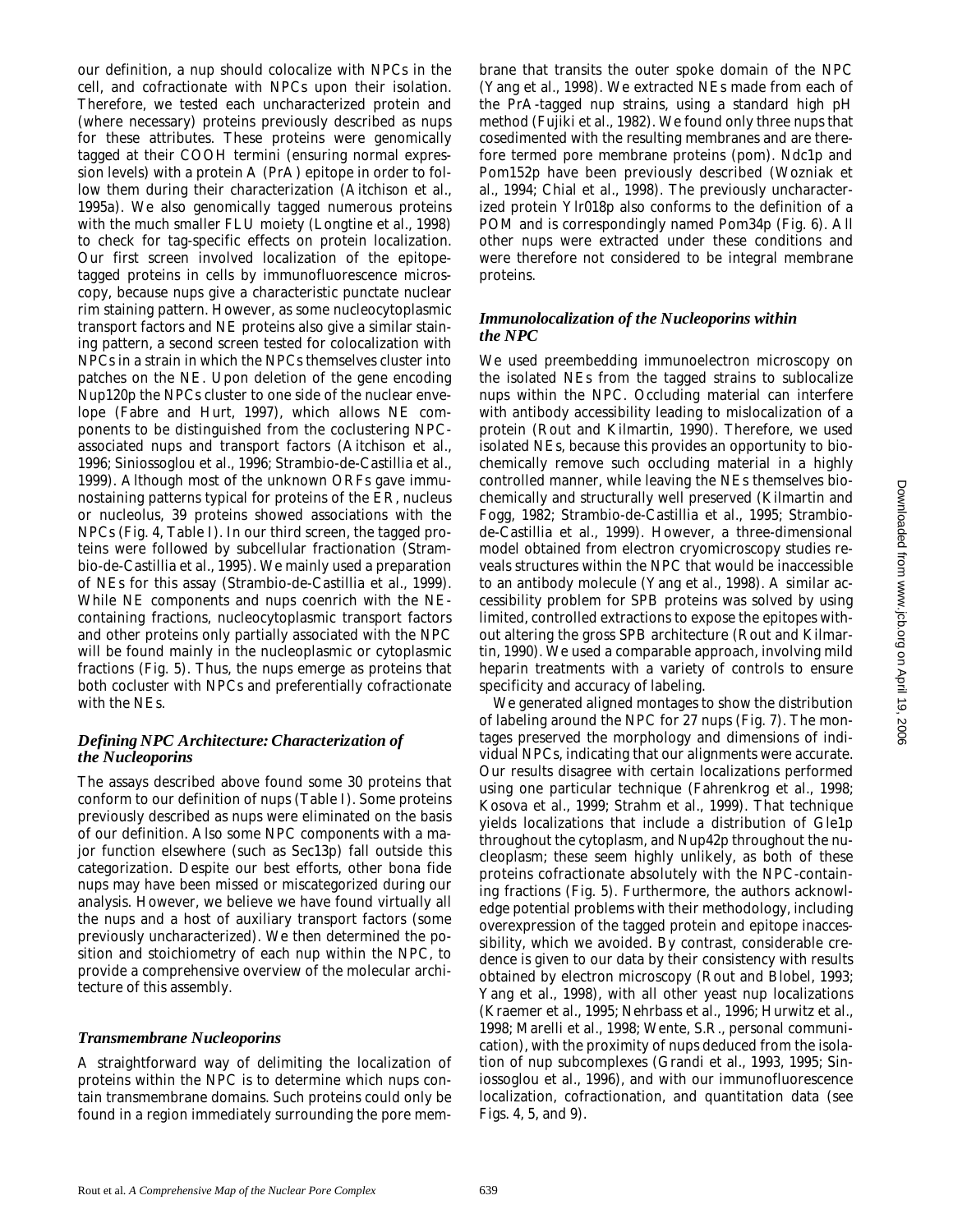

Downloadedfrom [www.jcb.org](http://www.jcb.org) on April 19, 2006

Downloaded from www.jcb.org on April 19, 2006

*Figure 1.*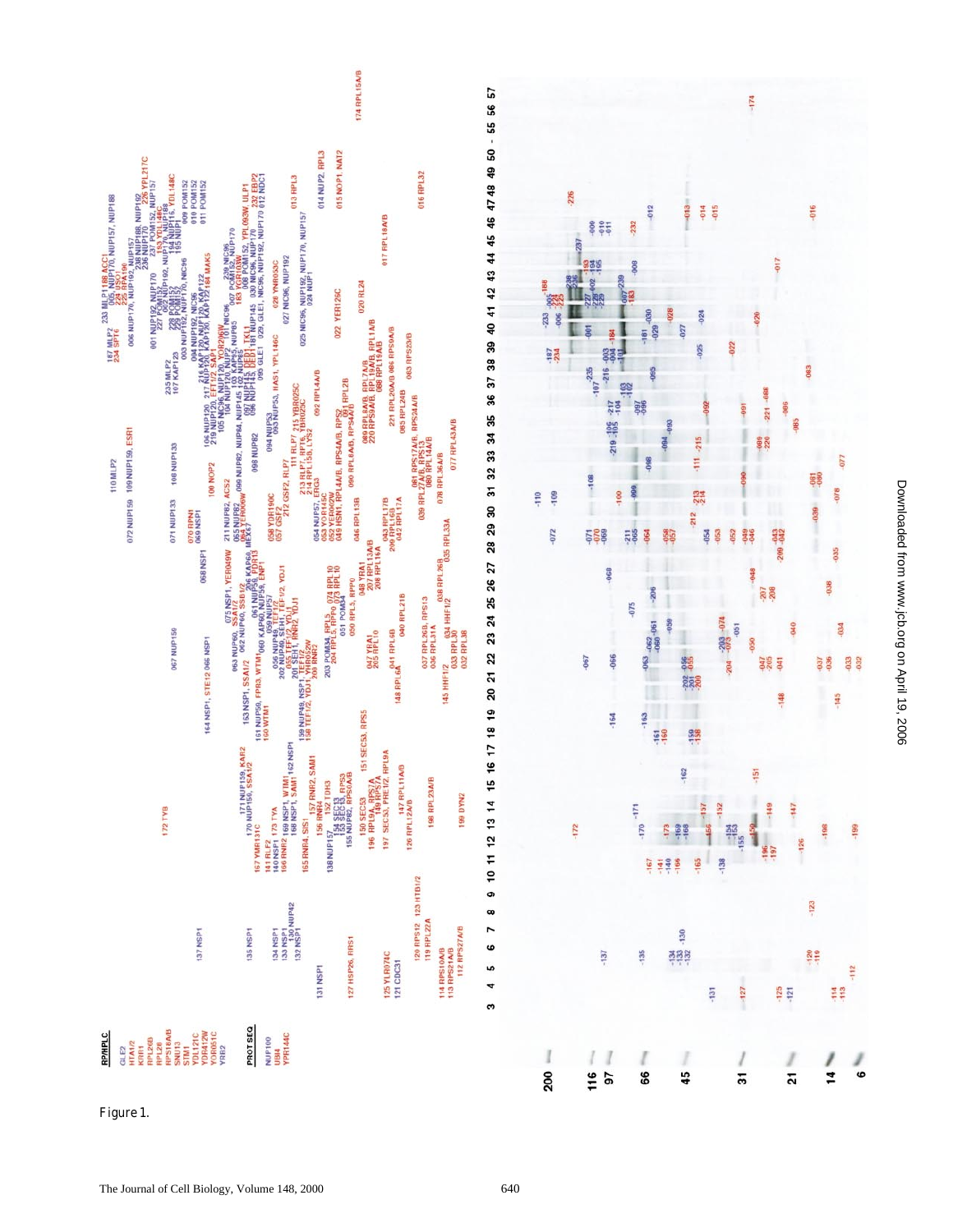

*Figure 2.* Identification of proteins in a gel band by mass spectrometry. MALDI-TOF mass spectrum of the peptides produced by in-gel trypsin digestion of band no. 217 (molecular mass of  $\sim$ 100 kD, fraction 35). The peak masses were used to identify proteins present in the band with the protein identification algorithm ProFound. The dominant protein component was Nup120p, which was identified with a probability  $5 \times 10^{22}$  higher than the next most probable protein. The peaks arising from Nup120p were subtracted from the spectrum and a new search was initiated, identifying Kap120p with a probability 3  $\times$  10<sup>9</sup> higher than the next most probable protein. Finally, the peaks arising from Kap120p were subtracted from the spectrum and a new search was initi-

ated identifying Pdr6p/Kap122p with a probability 1  $\times$  10 $^8$  higher than the next most probable protein. Colored markers indicate which peaks arise from each of the three identified proteins. The peaks labeled T arise from trypsin self-digestion. Unlabeled peaks likely originate from modified or incompletely digested peptides in Nup120p, Kap120p, and Kap122p, or from additional proteins.

The signal for some nups concentrated around the central axis (Nup57p), while others (Nup60p) spread up to 80 nm from it. The large amount of gold particle scatter is due in part to alignment inaccuracies, distortions, and random rotations of the tags themselves, the antibodies around the tags, and of the NPCs around their axes (cylindrical averaging). However, the spread likely also reflects a genuine flexibility of structure within the NPC, particularly in its filamentous structures (Talcott and Moore, 1999).

We devised an analytical method to extract the position of each nup within the NPC from the labeling distributions shown in the montages. The most obvious feature of the resulting cylindrical map (summarized in Fig. 8 and Table II) is how the nups followed the contours of the NPC, even out into the cytoplasmic filaments and nuclear basket. This indicated that we had generated a surface map for most nups, under conditions of minimal damage to the NPC structure. There appears to be room for only one large central channel for the transit of macromolecules, which agrees with recent biophysical measurements (Keminer et al., 1999).

We did not attempt to localize Sec13p or Cdc31p, the former because of the likelihood of false signal from ER contamination and the latter because no functional PrA tagged strain was available. We also did not analyze Pom152p or Ndc1p, as their transmembranous nature already localized them to the region surrounding the pore membrane domain. Indeed, we found the membrane protein Pom34p adjacent to the nuclear membrane, and we have surmised that the other two pore membrane proteins are similarly located (Fig. 8); Pom152p is already known to form part of a peripheral membrane ring (Wozniak et al., 1994; Strambio-de-Castillia et al., 1995).

Analysis of both the montages and the cylindrical map showed that the nups fell into three localization categories. Remarkably, most of the nups were symmetrically localized, being found equally on both the nucleoplasmic and cytoplasmic faces of the NPC and roughly equidistant from its central mirror plane. Though still localized on both sides, four nups showed a marked biased localization. This observation did not appear to be a result of antigen inaccessibility, because this bias was seen in a variety of extraction conditions; the structural basis for this bias is

*Figure 1.* Identification of proteins in the highly enriched NPC fraction. Proteins in the highly enriched NPC fraction were separated by hydroxyapatite HPLC and SDS-PAGE. The number above each lane indicates the corresponding fraction number. Proteins were visualized with Coomassie blue; the approximate molecular mass of proteins as estimated from standards shown on the left side. Bands analyzed by MALDI-TOF mass spectrometry are indicated by the adjacent numbers. The proteins identified in each band are shown in the top panel. Proteins known to directly associate with the NPC are colored blue, while proteins believed not to be NPC-associated are colored red. On the top left are listed proteins not found in this separation but identified by MS/MS of reverse phase HPLC-separated peptides (RP/HPLC) or peptide microsequencing (PROT SEQ).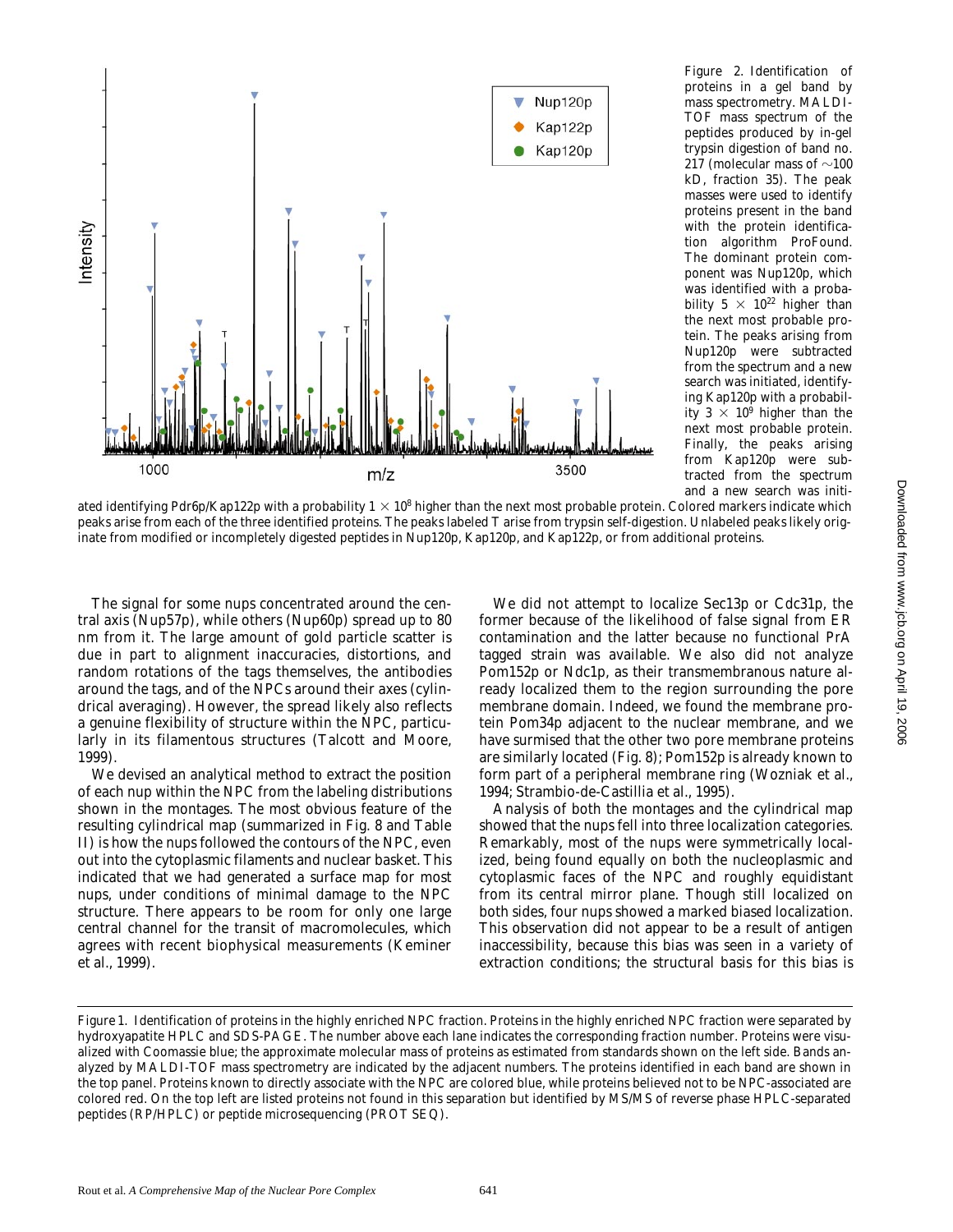

ments (Kraemer et al., 1995; Hurwitz et al., 1998). *Figure 3.* Flow chart outlining our experimental strategy for protein classification.

not yet clear. Of three nups showing a cytoplasmic bias, two were the FG-containing gene duplicates, Nup100p and Nup116p, and the third was Gle1p. Similarly, the FG-containing NH<sub>2</sub>-terminal fragment of Nup145p (Emtage et al., 1997) showed a marked bias towards a localization on the nucleoplasmic face, though the COOH-terminal fragment lacking FG motifs was symmetrically localized. This may explain the reason for autoproteolysis of Nup145p, which would allow the COOH-terminal portion to remain associated with the symmetrical Nup84p complex while the  $NH_{2}$ terminal fragment could redistribute to favor the nuclear face. Only a minority of nups displayed one-sided localizations. Two FG nups (Nup1p and Nup60p) were exclusively on the nucleoplasmic face of the NPC, and significantly further from the NPC midplane than the majority of nups. It is likely that these two proteins constitute the nuclear basket since their positions coincide with that determined for the basket (Rout and Blobel, 1993; Fahrenkrog et al., 1998). Nup159p, Nup42p (FG nups sharing significant sequence similarities), and Nup82p (a non-FG nup) were similarly distal to the NPC midplane but exclusively cytoplasmic. All three proteins thus appear to be part of the cytoplasmic fila-



*Figure 4.* Localization of PrA-tagged chimeras by immunofluorescence microscopy. Four images are shown for each protein. Scale bar is shown top right. The left pair shows the tagged protein localization (PROTEIN), while the right pair shows the corresponding positions of the nuclei in the same cells (DNA). The larger images illustrate the tag localization in otherwise wildtype cells, while the smaller images show localization in a nup120 $\Delta$  strain in which the NPCs cluster to large discrete patches on the NE. NPC-associated proteins exhibit punctate staining around the nucleus in the *Wildtype* strain and cocluster with the NPCs in the *Clustering* strain. A sample of these is shown in the top box. This includes Gle1p and Gle2p, which had not been defined as nups. We also identified a typical NPC staining pattern

for three previously uncharacterized ORFs: yar002w, yjl039c, and ylr018c. Further characterization of these three proteins demonstrated that they are indeed nups and that Ylr018p is an integral membrane protein (Figs. 5 and 6). In keeping with standard nomenclature, we term these proteins, Nup60p, Nup192p and Pom34p, respectively. Nup192p is the previously described 170-kD NPC-associated protein identified by peptide sequencing (Aitchison et al., 1995a). It has also recently been described as a potential nup by others (Kosova et al., 1999). Examples of proteins that do not display the punctate staining pattern, but still colocalize with the NPCs (Non-Punctate Rim, Co-Clustering) are shown in the lower left box, and include putative transport factors that partially associate with the NPC such as the karyopherin homologues Pdr6p and Ypl125p. Proteins that do not localize to the nuclear periphery and do not co-cluster with the NPCs (Non-Punctate Rim, Non-Clustering) are shown in the lower right box. The FG motif protein Yrb2p was found primarily in the nucleoplasm in agreement with recent studies (Noguchi et al., 1997; Taura et al., 1997). Although we did not find Npl4p in the highly enriched NPC fraction, it has been reported to be a possible nup (DeHoratius and Silver, 1996). We detected this protein throughout the cytoplasm and observed no association with the NPC. The Npl4p-PrA chimera was functional, because although deletion of the NPL4 gene is lethal, we saw no growth defects in the haploid-tagged strain.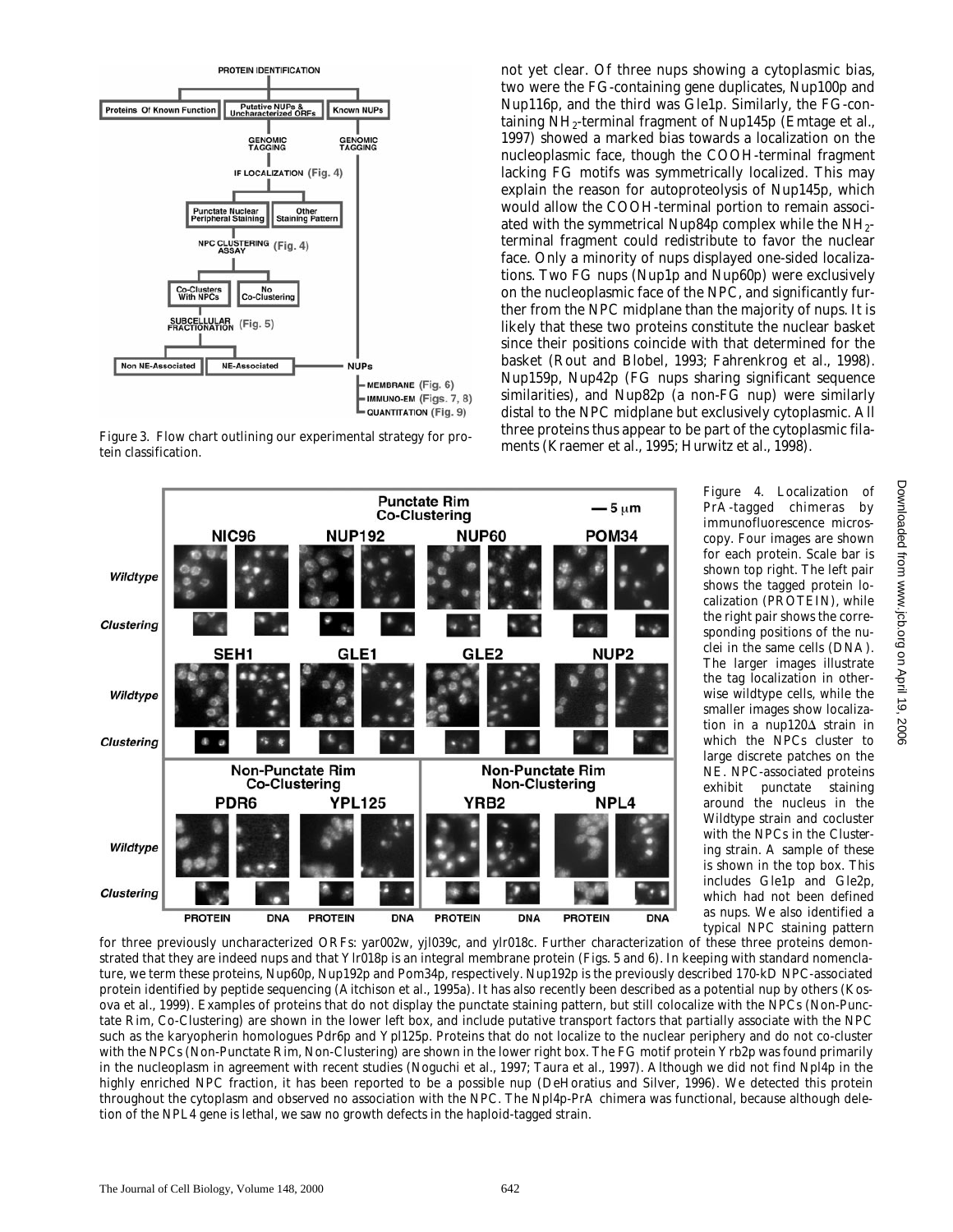

*Figure 5.* Relative distribution of tagged proteins in subcellular fractions. (Top right) Cells from the Nup42p Flutagged strain were fractionated and the proteins from each fraction were separated by SDS-PAGE and visualized by amido black. Lanes 1–4 were loaded at one cell equivalent and lanes 5–7 were loaded at three cell equivalents. Fraction 1 contains cytoplasmic material, 2 and 3 contain membranes, and 4 contains mainly nuclei. The nuclei were subjected to a second round of fractionation to obtain the two chromatin fractions 5 and 6, and fraction 7 enriched in NEs. The majority of proteins, including the indicated abundant cytoplasmic markers (Pyk1p, Pdc1p, Eno2p, Tdh3p, and Gpm1p) identified by mass spectrometry did not coenrich with the nuclei or the NEs. The histone triplet at  $\sim$ 14 kD coenriched with nuclei but not NEs. (Top left) Proteins that cofractionate with NEs. Fractions from the same enrichment procedure for various tagged strains were probed for the internal standard Pom152p (Ctrl) and the protein of interest, mostly through a protein A tag (PrA). In a few cases, a FLU tag (Flu) or a monospecific antibody (Ab) was used. As expected, known nups coenriched with the NE-containing fractions, as did the newly identified Nup60p, Nup192p, and Pom34p. Seh1p, Gle1p, Gle2p, and Nup42p/Rip1p also coenriched with NEs, securing the classification of these proteins as nups. (Middle right) Proteins that do not cofractionate with NEs. Mex67p coenriched mainly with nuclei and partially with NEs, but a significant amount remained in the nucleoplasm in agreement with its recent classification as an important new mRNA export factor (Katahira et al., 1999). Similarly, both Pdr6p/Kap122p and Ypl125p/Kap120p showed a partial association with the highly enriched NEs during fractionation which, taken together with the immunofluorescence microscopy data, confirmed them as karyopherins. Neither Yrb2p nor Nup2p, which are

closely related to each other at the primary sequence level, cofractionated with the NPC-containing fractions. Yrb2p is now known not to be a nup (see Fig. 4), but the significant amount of Nup2p remaining with the NE fraction points to a strong association with the NPCs. As Npl4p did not cofractionate with NPCs (and showed no NPC association by immunofluorescence microscopy; Fig. 4), we concluded that it is not a strongly bound component of the NPC. (Bottom) Nuclei were separated into fractions containing spindle pole bodies (SPBs), crude NPCs, enriched NPCs, and highly enriched NPCs; fraction numbers are as previously described (Rout and Kilmartin, 1990). Cdc31p, which coenriched with the Pom152p control in the NE preparation, also cofractionated with Nic96p and Nup159p, two previously known nucleoporins, in the highly enriched NPC preparation, which allowed us to characterize Cdc31p as a component of the NPC. However, unlike the controls, significant amounts of Cdc31p were found in the SPB fraction. Cdc31p had given SPB staining plus some peripheral nuclear signal by immunofluorescence microscopy (Biggins and Rose, 1994). Thus, Cdc31p appears to be present in both NPCs and SPBs, behaving in a similar fashion to Ndc1p (Chial et al., 1998).

### *Stoichiometry of the Nucleoporins*

We modified a previously described method of quantitative immunoblotting for SDS-PAGE-separated samples

(Strambio-de-Castillia et al., 1999) to estimate the relative stoichiometry of the nups. Our method relied on the fact that all the nups were tagged with the same PrA moiety and then detected with the same antibody. Thus, for NE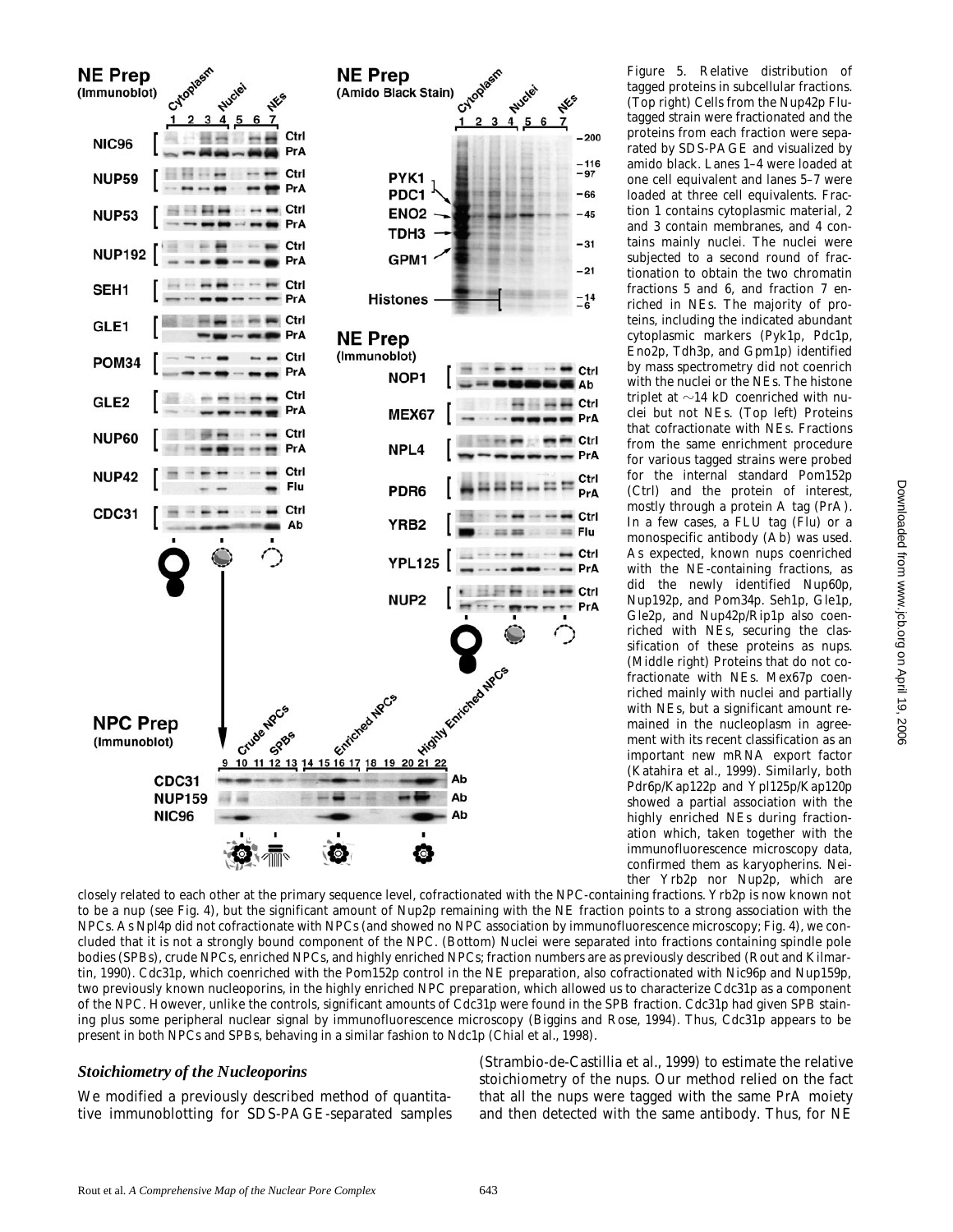| SUP pELL                                                                                                                                                                                                                                                                                                                                                                                                                                                                             | SUP OFLY                                                                                                                                                                                                                                                                                                                                                                                                                                                  | SUP OFLY                    |
|--------------------------------------------------------------------------------------------------------------------------------------------------------------------------------------------------------------------------------------------------------------------------------------------------------------------------------------------------------------------------------------------------------------------------------------------------------------------------------------|-----------------------------------------------------------------------------------------------------------------------------------------------------------------------------------------------------------------------------------------------------------------------------------------------------------------------------------------------------------------------------------------------------------------------------------------------------------|-----------------------------|
| $NUP170$ $\begin{array}{cc} \begin{array}{cc} \end{array}$ $\begin{array}{cc} \end{array}$ $\begin{array}{cc} \end{array}$ $\begin{array}{cc} \end{array}$ $\begin{array}{cc} \end{array}$ $\begin{array}{cc} \end{array}$ $\begin{array}{cc} \end{array}$ $\begin{array}{cc} \end{array}$ $\begin{array}{cc} \end{array}$ $\begin{array}{cc} \end{array}$ $\begin{array}{cc} \end{array}$ $\begin{array}{cc} \end{array}$ $\begin{array}{cc} \end{array}$ $\begin{array}{cc} \end{$ | $NIC96$ $\begin{bmatrix} \phantom{1} & \phantom{1} & \phantom{1} & \phantom{1} & \phantom{1} & \phantom{1} & \phantom{1} & \phantom{1} & \phantom{1} & \phantom{1} & \phantom{1} & \phantom{1} & \phantom{1} & \phantom{1} & \phantom{1} & \phantom{1} & \phantom{1} & \phantom{1} & \phantom{1} & \phantom{1} & \phantom{1} & \phantom{1} & \phantom{1} & \phantom{1} & \phantom{1} & \phantom{1} & \phantom{1} & \phantom{1} & \phantom{1} & \phantom{$ | Ctr<br>Pr/<br>$NDC1$ $\Box$ |
| $NUP85$ $\begin{bmatrix} 1 \\ -1 \end{bmatrix}$ $\begin{bmatrix} 1 \\ P\end{bmatrix}$ $\begin{bmatrix} 1 \\ P\end{bmatrix}$                                                                                                                                                                                                                                                                                                                                                          | $NUP188$ $SUP188$ $PFA$ $POM34$ $V_{P12}$                                                                                                                                                                                                                                                                                                                                                                                                                 |                             |
| NUP82 $\begin{bmatrix} - \\ - \end{bmatrix}$ Pra                                                                                                                                                                                                                                                                                                                                                                                                                                     | NUP49   Ctrl                                                                                                                                                                                                                                                                                                                                                                                                                                              |                             |
|                                                                                                                                                                                                                                                                                                                                                                                                                                                                                      | $NUP159$ $\begin{array}{ c c }\n\hline\n\end{array}$ $PFA$                                                                                                                                                                                                                                                                                                                                                                                                |                             |
| NUP42 $\left[\begin{array}{cc} \text{Ctr} \\ \text{Pra} \end{array}\right]$                                                                                                                                                                                                                                                                                                                                                                                                          | $\text{CDC31}$ $\left[\begin{array}{c} \text{Ctr1} \\ \text{Ab} \end{array}\right]$                                                                                                                                                                                                                                                                                                                                                                       |                             |
| NUP120   Ctrl                                                                                                                                                                                                                                                                                                                                                                                                                                                                        | $NUP145$ $NUP145$                                                                                                                                                                                                                                                                                                                                                                                                                                         |                             |
| $NUP100$ $\begin{bmatrix}$ $\end{bmatrix}$ $\begin{bmatrix}$ $\begin{bmatrix}$ $\end{bmatrix}$ $\begin{bmatrix}$ $\end{bmatrix}$ $\begin{bmatrix}$ $\end{bmatrix}$ $\begin{bmatrix}$ $\end{bmatrix}$ $\begin{bmatrix}$ $\end{bmatrix}$ $\begin{bmatrix}$ $\end{bmatrix}$ $\begin{bmatrix}$ $\end{bmatrix}$ $\begin{bmatrix}$ $\end{bmatrix}$ $\begin{bmatrix}$ $\end{bmatrix}$ $\begin{bmatrix}$ $\end{bmatrix}$ $\begin{bmatrix$                                                    | GLE1 $\left[\begin{array}{c} \text{Ctr} \\ \text{Ctr} \end{array}\right]$                                                                                                                                                                                                                                                                                                                                                                                 |                             |
| NUP57 $\frac{1}{2}$ $\frac{1}{2}$ $\frac{1}{2}$ $\frac{1}{2}$ $\frac{1}{2}$ $\frac{1}{2}$ $\frac{1}{2}$ $\frac{1}{2}$ $\frac{1}{2}$ $\frac{1}{2}$ $\frac{1}{2}$                                                                                                                                                                                                                                                                                                                      | $NUP192$ $\begin{bmatrix} 1 & 1 \\ 1 & 1 \end{bmatrix}$ $Ctr1$                                                                                                                                                                                                                                                                                                                                                                                            |                             |
| SEH1   Ctrl                                                                                                                                                                                                                                                                                                                                                                                                                                                                          | NUP1 $\begin{bmatrix} 1 \\ 1 \end{bmatrix}$ Pra                                                                                                                                                                                                                                                                                                                                                                                                           |                             |
| GLE2 $[$ $\frac{1}{2}$ $\frac{1}{2}$ $\frac{1}{2}$ $\frac{1}{2}$ $\frac{1}{2}$ $\frac{1}{2}$ $\frac{1}{2}$ $\frac{1}{2}$ $\frac{1}{2}$ $\frac{1}{2}$ $\frac{1}{2}$                                                                                                                                                                                                                                                                                                                   | NUP53 $\begin{bmatrix} 1 \\ 1 \end{bmatrix}$ $\begin{bmatrix} 1 \\ 1 \end{bmatrix}$ $\begin{bmatrix} 1 \\ 1 \end{bmatrix}$                                                                                                                                                                                                                                                                                                                                |                             |
| $NSP1$ $PFA$                                                                                                                                                                                                                                                                                                                                                                                                                                                                         | $NUP60$ $\begin{bmatrix} \end{bmatrix}$                                                                                                                                                                                                                                                                                                                                                                                                                   |                             |
| $NUP133$ $\begin{array}{c} \begin{array}{c} \text{Ctr1} \\ \text{Pra} \end{array} \end{array}$                                                                                                                                                                                                                                                                                                                                                                                       | $NUP84$ $\begin{bmatrix} 1 & 1 \\ 1 & 1 \end{bmatrix}$                                                                                                                                                                                                                                                                                                                                                                                                    |                             |
| NUP59   Ctrl                                                                                                                                                                                                                                                                                                                                                                                                                                                                         |                                                                                                                                                                                                                                                                                                                                                                                                                                                           |                             |

*Figure 6.* Ndc1p, Pom152p, and Pom34p are integral membrane proteins in the NPC. The NE fraction for each strain was extracted to obtain a supernatant fraction (SUP) and a pellet containing the integral membrane proteins (PELL). For each extraction, these fractions were probed for the protein of interest (PrA, Ab), the control transmembrane nup Pom152p (Ctrl), and known peripheral nups (not shown).

samples prepared from different tagged strains, the immunoblot signal of each nup (relative to an internal standard nup) should depend only upon the copy number of that nup in the NPC. The nups appeared to fall into three clusters of abundance (Fig. 9, Table II). Four of the five nups that were localized to only one face of the NPC were found in the lowest relative abundance cluster (between 0.7–0.8). The middle cluster  $(\sim 2.0-4.0)$  contained most of the nups, while the highest  $(>=5.0)$  contained only a handful. We combined the values of the abundance measurements for the gene duplicate nups, as it is not clear that such duplicates exist in the nups of other eukaryotes and because many such duplicates are functionally and structurally analogous (though not necessarily equivalent; Aitchison et al., 1995a; Bailer et al., 1998). Thus, although we cannot exclude the possibility that the stoichiometry of some nups varies between individual NPCs, these three levels of abundance suggest that most nups use a simple stoichiometry in constructing the NPC. If the lowest common stoichiometric denominator is one nup copy per spoke, then Nup1p, Nup60p, Nup42p, and Nup159p would fall into this category, agreeing well with their unilateral localization on the NPC. The exception may be Nup82p;

perhaps two copies are found on the cytoplasmic face of each NPC spoke. Most of the bilaterally localized proteins would then be present in two copies per spoke, while the abundant group of nups would be present in four (or more) copies per spoke. The overall correlation between the localization of each nup and its abundance was striking and provided an independent confirmation of our results. Based on these stoichiometry estimates and the molecular mass of each protein (and assuming that Cdc31p and Sec13p are present at two copies per spoke), we calculated an expected mass of  $\sim$ 44 MD for the isolated NPC. This value is somewhat lower than the 56–72 MD estimated by hydrodynamic methods but falls well within the range calculated by STEM measurements (Rout and Blobel, 1993; Yang et al., 1998). Quantitation of the numerous transport factors associated with isolated NPCs (Figs. 1 and 5) indicated that they may easily account for these differences (data not shown). Thus, it appears that we have not overlooked a significant fraction of nups in our analysis, and that our inventory and structural overview of NPC components is essentially complete.

## *Discussion*

### *The NPC is Largely Symmetrical and Constructed of Surprisingly Few Distinct Proteins*

We present the results of an oversampled analysis that has identified the complement of yeast nups, and set them within the structural context of the NPC. In addition to previously characterized nups, our work has allowed the classification of Nup60p/Yar002p, Pom34p/Ylr018p, Cdc31p, Rip1p/Nup42p, Nup192p/Yjl039p, Gle1p, and Gle2p as nups. It is possible that our nup definition and subsequent classification system may exclude some bona fide constituents; nonetheless, the number so excluded is likely small, and we can, therefore, set an upper limit of  $\sim$ 30 distinct NPC components. This indicates a surprisingly simple composition for such a massive structure (e.g., given  $\sim$ 75 different proteins in a ribosome), and is significantly lower than previous estimates (Rout and Wente, 1994). We found three factors that explain this.

First, most nups were found on both the nucleoplasmic and cytoplasmic sides of the NPC, equidistant from the midplane of the NPC running parallel to the NE, and were estimated to be present in two or four copies per spoke (16 or 32 copies/NPC). Thus, the NPC appears to be mainly composed of 16 copies of a nup subcomplex, 8 copies on each side of the NPC midplane. This agrees with the high degree of twofold symmetry shown by the three-dimensional map of the isolated yeast NPC (Yang et al., 1998), and indeed our positional plot for the nups superimposes well around a mask derived from a central vertical section from this map (Fig. 8). Complications from the biased and gene duplicate nups do not change this overall picture. A relatively minor degree of asymmetry is introduced by placing proteins unequally on either the nucleoplasmic or cytoplasmic face of this symmetrical superstructure, which could contribute to the observed minor morphological asymmetry of the yeast NPC (Rout and Blobel, 1993; Yang et al., 1998). Second, economy of composition is also achieved by the NPC sharing proteins with other cellular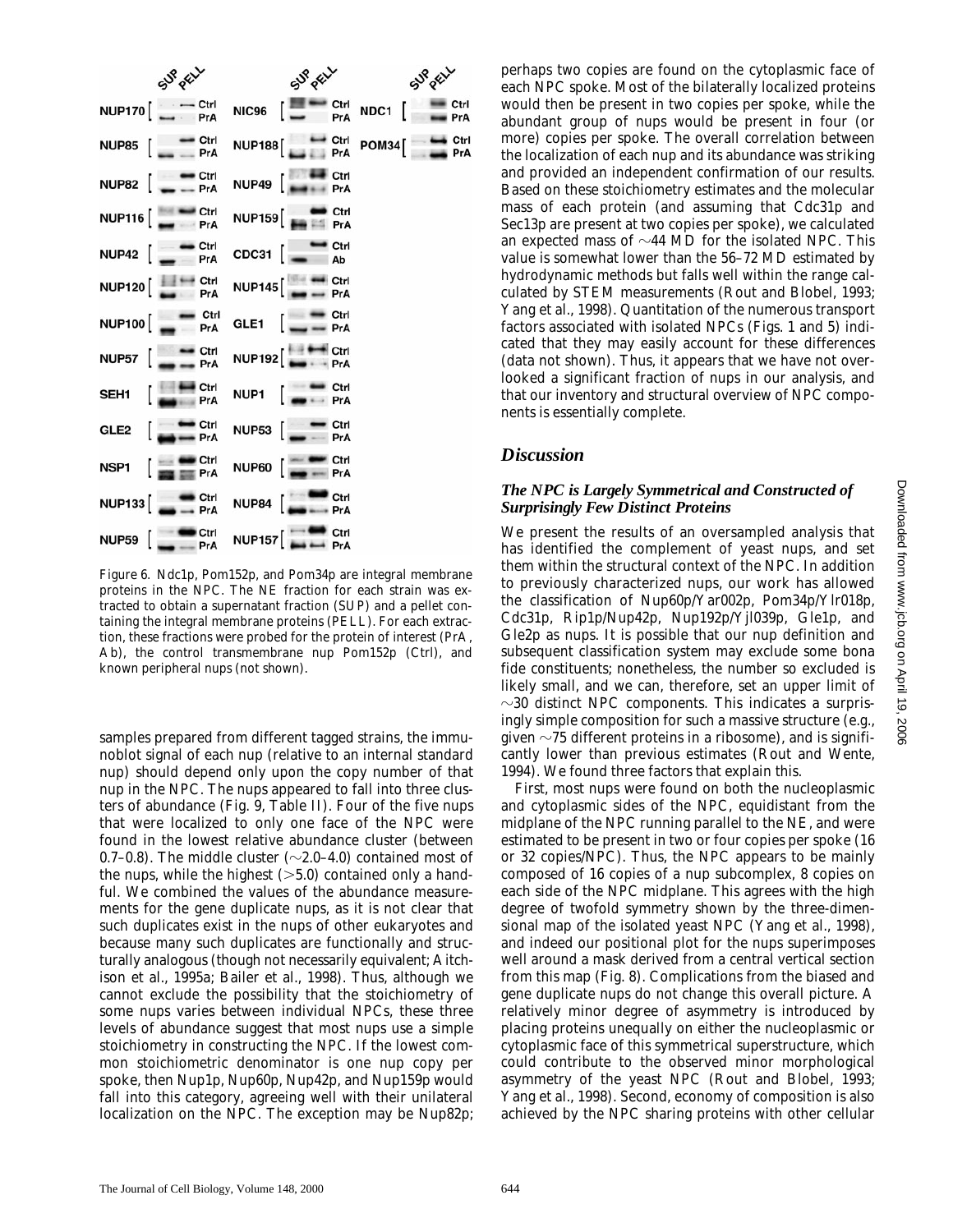

*Figure 7.* Localization of the tagged nucleoporins by immunoelectron microscopy. To estimate the position of the tagged nups within the NPC, we immunolabeled NEs from each protein A–tagged strain using a gold-conjugated antibody to visualize the tag. We selected labeled NPC images that had no obvious signs of damage or occlusion, and whose nucleocytoplasmic orientation could be unambiguously determined (Nehrbass et al., 1996). We chose only those NPCs sectioned perpendicular to the NE plane with a clearly visible double membrane. We selected a radius of 100 nm around the estimated center of each NPC as an excision limit and then created an aligned superimposed montage using 20 of the resulting excised NPC images (Strambio-de-Castillia et al., 1999). Scale bars are graduated in 10-nm intervals, with the horizontal bar centered on the cylindrical axis of the NPC and the vertical bar centered on the plane of NPC pseudo-mirror symmetry. The major features in each montage are diagrammed schematically on the lower right (C, cytoplasm; N, nucleoplasm). Montages from extraction conditions with the highest degree of specific labeling (averages ranging between 3–10 gold particles/NPC) are shown. They are arranged into those showing approximately symmetric labeling on both sides of the NPC, those with labeling biased towards one face, and those localized exclusively either to the cytoplasmic face or the nucleoplasmic face. NUP145N and NUP145C, NH2-terminal and COOH-terminal tagged fragments respectively of Nup145p (in all other figures and tables NUP145 refers only to the COOH-terminal tagged fragment).

components, such as the COPII component Sec13p, and the spindle pole components Ndc1p and (as shown here) Cdc31p. Third, the high NPC mass is also a result of the large average molecular weight  $(\sim 100$  kD) of yeast nups. Thus only 30 such proteins, each present in 16 copies, would produce a structure of  $\sim$ 50 MD. This combination of a limited number of large nups, present in multiple copies in a highly symmetric structure, can thus completely account for the mass of the NPC.

## *The Composition and Architecture of the NPC Indicate a Possible Mechanism for Nucleocytoplasmic Transport*

Four major observations concerning the mechanisms of NPC-mediated transport result from our study.

*The NPC Lacks Proteins Normally Associated With Mechanochemical Transport.* Nucleocytoplasmic transport requires a source of energy, as it accumulates material against a concentration gradient (Shulga et al., 1996). Ear-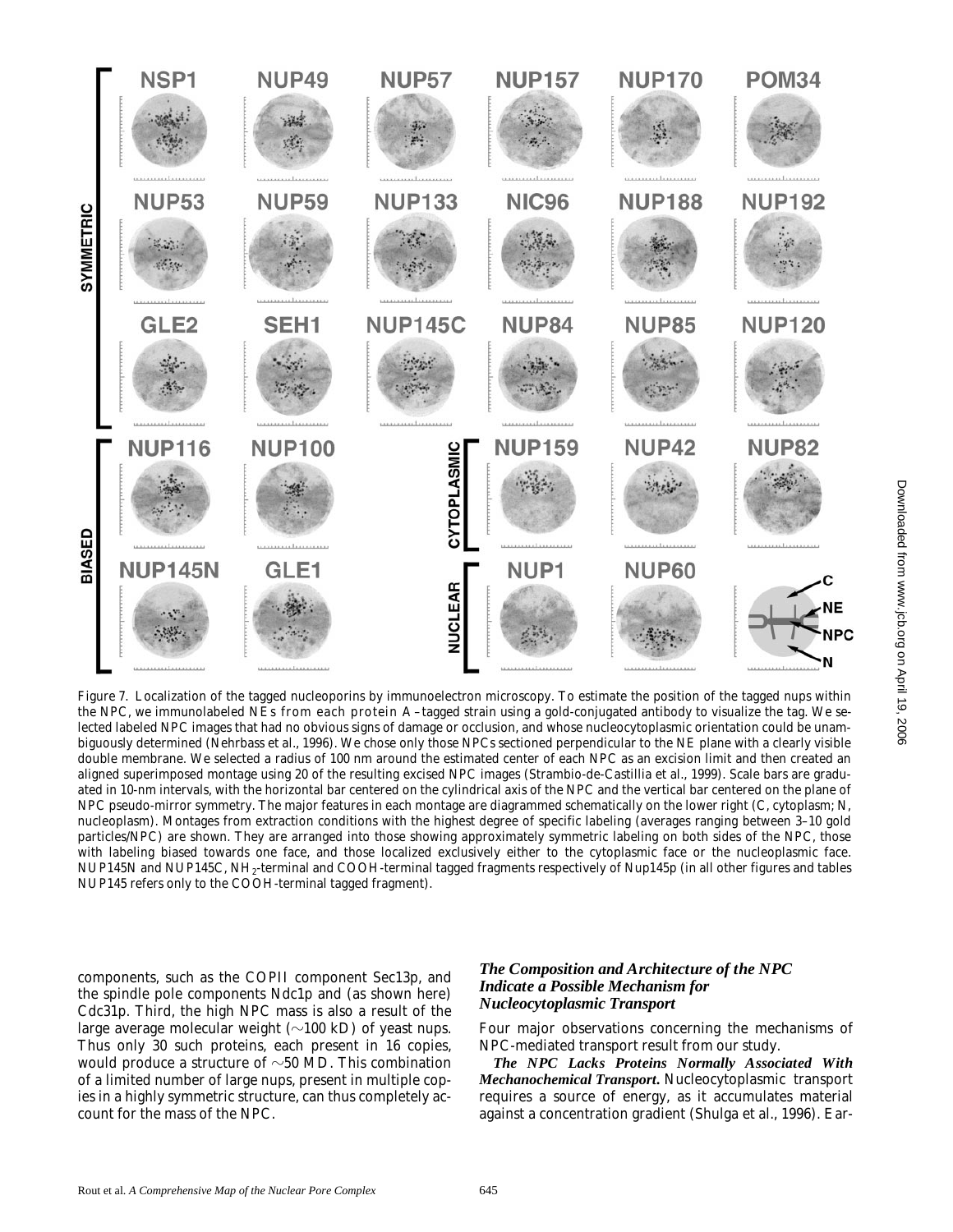

*Figure 8.* Plot of the position of nucleoporins in the NPC. Statistical analysis of the distribution of the gold particles in each montage allows determination of the position of the proteins relative to the NPC cylindrical axis (R) and mirror plane of pseudosymmetry (Z). The plotted circle size was arbitrarily chosen for the sake of clarity. A mask for a crosssection of the yeast NPC and pore membrane is shown schematically to scale in light gray. We have highlighted the FG nups, the majority of which were found on both sides of the NPC (green), and a few that were found towards the periphery and exclusively on the nuclear side (blue) or the cytoplasmic side of the NPC (red). Most of the non-FG nups (dark gray) were found on both sides. The integral membrane protein Pom34p (purple) was close to the membrane, as were the inferred positions of Pom152p and Ndc1p (purple stripes).

lier models proposed that myosin (Berrios et al., 1991) or other mechanoenzymes may be involved in transport (Akey, 1990). However, we found no NPC-associated motor proteins, nor any other nups that are either ATPases or GTPases, based on sequence comparisons. At least in part, the required energy likely comes from the maintenance of two distinct pools of Ran in the cell (Mattaj and Englmeier, 1998; Talcott and Moore, 1999). In the nucleus, Ran is maintained in its GTP-bound state, while the cytoplasmic pool is in its GDP-bound form. This distribution can be used by transport factors to determine which side of the NE they are on. Thus, the formation of an import complex between a kap and its cargo is stable in the presence of cytoplasmic Ran-GDP, but, in the nucleoplasm, Ran-GTP triggers its disassembly. In contrast, the formation of an export complex is stabilized in the nucleus by Ran-GTP, but as this complex reaches the cytoplasm, GTP on Ran is hydrolyzed and the complex disassembles (Gorlich et al., 1996; Koepp and Silver, 1996; Fornerod et al., 1997; Kutay et al., 1997; Mattaj and Englmeier, 1998).

It is, therefore, interesting that we found no yeast nups with obvious Ran binding sites (with the possible exception of the nonessential Nup2p; Figs. 4 and 5), suggesting that Ran does not need to be bound at the NPC. Another proposal involved the movement of transport factors along FG nups, propelled by cycles of Ran GTP hydrolysis (Rexach and Blobel, 1995; Koepp and Silver, 1996). However, it has recently been shown that GTP hydrolysis is not required for the translocation step across the NPC

(Schwoebel et al., 1998; Englmeier et al., 1999). Taken together, it seems that neither mechanoenzymes nor other nucleotide-driven processes are involved in the actual translocation step of transport. Binding alone seems sufficient to mediate exchange across the NPC (Kose et al., 1997). In the absence of motors, translocation across the NPC is likely propelled by Brownian motion (Simon et al., 1992; Magnasco, 1993). However, such facilitated diffusion models still invoke a conceptual gate somewhere in the NPC (Koepp and Silver, 1996), as nucleocytoplasmic transport involves a restriction of passive diffusion, apparently within the central channel (Feldherr and Akin, 1997; Keminer et al., 1999).

*The Transport Path Is Surrounded by a Large Number of Closely Packed Docking Site Proteins.* Each NPC possesses an abundance of binding sites for transport factors. It seems the FG nups form a phalanx of docking filaments bristling out from the NPC towards the nucleoplasm and cytoplasm and clustered around both ends of the mouth of the central channel. Based on our data, every NPC can, in principle, accommodate at least 160 transport factor molecules, even if each FG nup molecule binds only one transport factor (Table II). These FG nups are found throughout the NPC from its cytoplasmic to nuclear extremities, such that they may be available to a transport factor at almost all stages of its journey across the NPC (Figs. 7 and 8).

*Most Docking Site Proteins Are Found on both the Nuclear and Cytoplasmic Sides of the NPC.* 8 of the 12 FG nups are found on both faces of the NPC at similar distances from the NPC mirror plane. This high degree of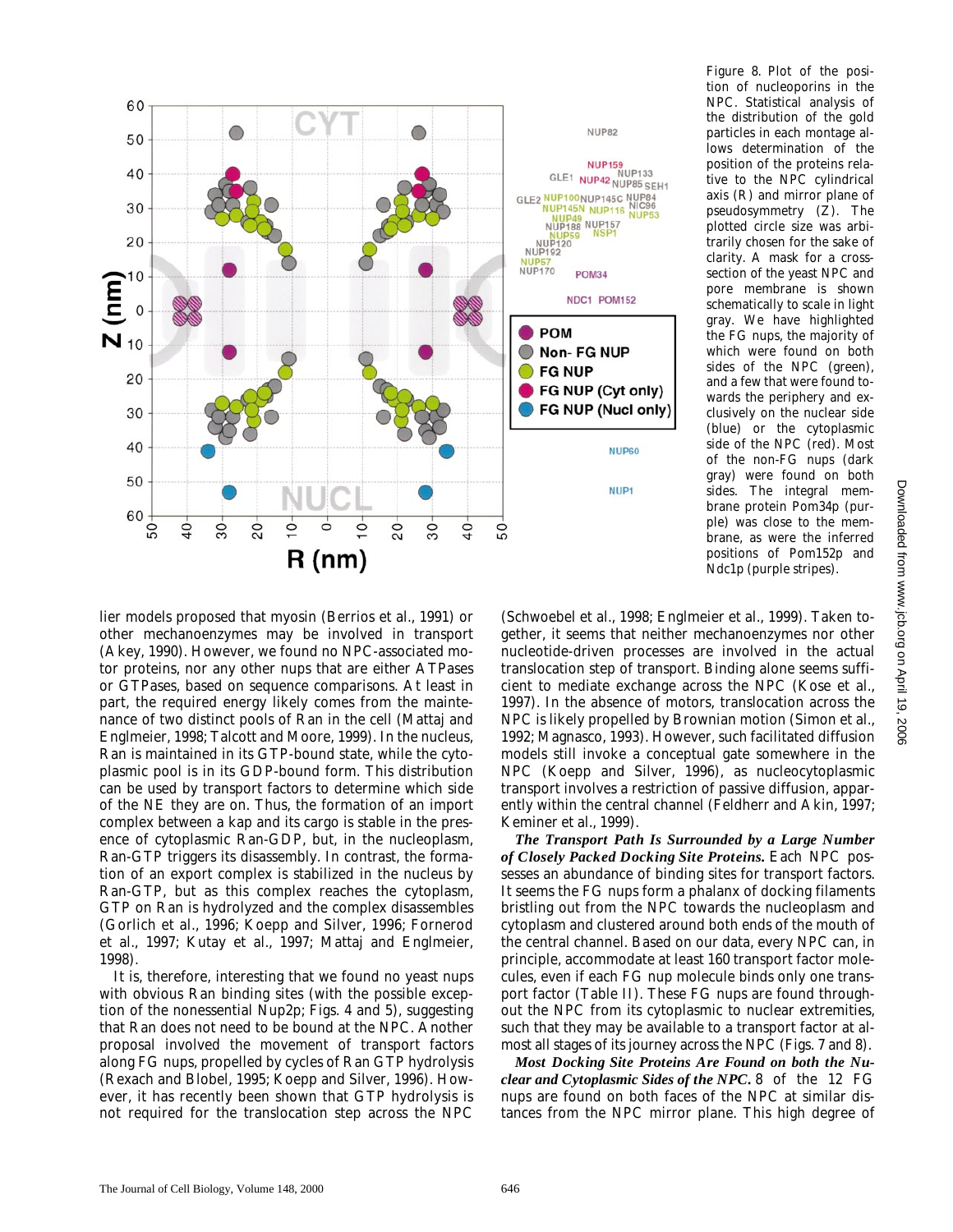*Table II. Localizations of Stoichiometries of Nucleoporins*

|                   |                   |                | Quantitation       | Localizations  |           |                        |  |
|-------------------|-------------------|----------------|--------------------|----------------|-----------|------------------------|--|
| Gene<br>name      | Molecular<br>mass | FG<br>repeats? | Relative<br>amount | $\mathbb{R}$   | Z         | Number<br>of particles |  |
|                   | kD                |                |                    | nm             | nm        |                        |  |
| CDC31             | 19                | N              | N <sub>D</sub>     | N <sub>D</sub> | <b>ND</b> | N <sub>D</sub>         |  |
| GLE1              | 62                | N              | $3.2 \pm 1.0$      | 22             | 36        | 140                    |  |
| GLE <sub>2</sub>  | 41                | N              | $4.4 \pm 2.0$      | 16             | 31        | 80                     |  |
| NDC1              | 74                | N              | $2.3 \pm 0.6$      | ND             | <b>ND</b> | N <sub>D</sub>         |  |
| NIC <sub>96</sub> | 96                | N              | $5.8 \pm 1.5$      | 33             | 29        | 158                    |  |
| NSP1              | 87                | Y              | $7.2 \pm 1.0$      | 22             | 25        | 193                    |  |
| NUP1              | 114               | Y              | $0.7 \pm 0.1$      | 28             | 53        | 58                     |  |
| <b>NUP100</b>     | 100               | Y              | $1.3 \pm 0.4$      | 21             | 32        | 73                     |  |
| <b>NUP116</b>     | 116               | Y              | $1.8 \pm 0.2$      | 26             | 28        | 93                     |  |
| <b>NUP120</b>     | 120               | N              | $2.8 \pm 0.3$      | 17             | 23        | 60                     |  |
| <b>NUP133</b>     | 133               | N              | $2.5 \pm 1.2$      | 29             | 37        | 95                     |  |
| <b>NUP145C</b>    | 81                | N              | $2.2 \pm 0.3$      | 27             | 31        | 113                    |  |
| <b>NUP145N</b>    | 65                | Y              | N <sub>D</sub>     | 22             | 28        | 76                     |  |
| <b>NUP157</b>     | 157               | N              | $3.0 \pm 0.9$      | 22             | 26        | 100                    |  |
| <b>NUP159</b>     | 159               | Y              | $0.7 \pm 0.4$      | 27             | 40        | 66                     |  |
| <b>NUP170</b>     | 169               | N              | $4.4 \pm 0.5$      | 11             | 14        | 48                     |  |
| <b>NUP188</b>     | 189               | N              | $3.0 \pm 0.2$      | 18             | 25        | 154                    |  |
| <b>NUP192</b>     | 191               | N              | $3.1 \pm 1.3$      | 15             | 22        | 58                     |  |
| NUP <sub>42</sub> | 43                | Y              | $0.8 \pm 0.1$      | 26             | 35        | 72                     |  |
| NUP <sub>49</sub> | 49                | Y              | $2.5 \pm 0.1$      | 19             | 26        | 122                    |  |
| NUP <sub>53</sub> | 53                | Y              | $3.6 \pm 0.5$      | 30             | 27        | 89                     |  |
| NUP57             | 58                | Y              | $3.0 \pm 0.5$      | 12             | 18        | 65                     |  |
| <b>NUP59</b>      | 59                | Y              | $2.0 \pm 0.2$      | 18             | 24        | 73                     |  |
| NUP <sub>60</sub> | 59                | Y              | $0.8 \pm 0.3$      | 34             | 41        | 83                     |  |
| <b>NUP82</b>      | 82                | N              | $1.7 \pm 0.1$      | 26             | 52        | 85                     |  |
| NUP84             | 84                | N              | $3.6 \pm 0.8$      | 31             | 31        | 98                     |  |
| <b>NUP85</b>      | 85                | N              | $3.8 \pm 0.5$      | 28             | 35        | 115                    |  |
| <b>POM152</b>     | 152               | N              | $2.2 \pm 0.1$      | ND             | ND        | <b>ND</b>              |  |
| POM34             | 34                | N              | $5.1 \pm 0.4$      | 28             | 12        | 104                    |  |
| SEH1              | 39                | N              | $3.4 \pm 1.4$      | 32             | 34        | 101                    |  |

symmetry appears inconsistent with the level of NPC asymmetry necessary to support models in which a continuous affinity gradient drives the directionality of transport (Floer et al., 1997).

*A Minority of Docking Sites Displays a Limited and Organized Asymmetry.* The idea that Ran may be the only essential vectorial cue (Nachury and Weis, 1999) is countered by the continued directional transport of transport factors unable to interact with Ran (Gorlich et al., 1996; Kose et al., 1997), and the observation that transport is irreversible across single NPCs (Keminer et al., 1999). The fact that we observed a marked asymmetry in a subset of the FG nups also indicates that differences between the nuclear and cytoplasmic NPC docking sites are important for transport (Blobel, 1995). Indeed, in vertebrates onesided FG nups have been implicated in the termination of translocation, leading to the suggestion that these play a crucial role in targeting transport factors to the correct side of the NPC (Delphin et al., 1997; Kehlenbach et al., 1999). We note that certain homologous yeast one-sided FG nups, apparently involved in similar termination reactions (Rexach and Blobel, 1995; Floer et al., 1997; Floer and Blobel, 1999), are placed further away from the NE plane than all other FG nups, exposing them and their bound transport factors to the Ran environment particular to the compartment they face.

## *A Brownian Affinity Gating Model for Nucleocytoplasmic Transport*

Constrained by the above observations, a coherent model of nucleocytoplasmic transport must explain the following: (a) NLS or NES signal–mediated gating at the NPC, (b) unidirectional (vectorial) transport across the NPC, (c) recycling to allow unlimited rounds of transport, and (d) the energy requirements of these processes. We propose that Brownian motion (diffusion) accounts for translocation while vectoriality is a combined effort of both the asymmetric nups and the asymmetric distribution of soluble transport factors. Two gating mechanisms remain possible. One involves a dilatory gate. However, given the number and disposition of FG nups, we propose another mechanism that does not require conventional mechanical gating.

Two characteristics of the NPC could account for gating (Fig. 10). On one hand, the NPC contains a narrow central tube, ringed at each end by a dense array of filamentous FG nups (Fig. 8). This confined channel (which may be further occluded by the filamentous FG nups) presents a significant barrier to the passive diffusion of macromolecules (Paine et al., 1975; Feldherr and Akin, 1997). Thus, macromolecules that do not bind to nups are less likely to diffuse across the NPC and are largely barred from passage across the NE (Fig. 10 I). On the other hand, macromolecules that bind to nups (specifically cargo-carrying transport factors binding to FG nups) increase their residence time at the entrance of the central tube, and so their diffusion across the NPC is greatly facilitated (Fig. 10 II). In a sense, the FG nups provide an attraction force for transport factors that could counter the repulsion force from diffusive exclusion. Given a sufficiently high release rate, rapid and reversible binding would promote a fast diffusional exchange of transport factors among the symmetrically disposed docking sites and so between the two faces of the NPC. By restricting the number of diffusional degrees of freedom (e.g., along the filaments), the FG nups may further facilitate the passage of transport factors across the NPC. In effect, the apparent size of the diffusion channel would become very much larger for proteins that can bind the FG nups than for those proteins unable to bind. This difference provides a virtual gate, in which the apparent size of the NPC increases for a cargo only while its signal-mediated translocation is active, but which does not necessarily involve a physical dilation of the NPC (Blobel, 1995).

Our model is clearly a simplified one. In particular, some aspects of gating still seem to require the existence of a mechanical gate at the central tube. However, we suggest an alternative that does not require such large-scale concerted motions of the central tube. Thus, we propose that diffusive movement of the tethered filamentous FG nups may contribute to the discrimination between nonbinding and binding macromolecules. Brownian motion would drive the rapid motion of these filaments; small molecules could readily slip past the flailing filaments, while large molecules would tend to be deflected away from the channel by frequent impacts. Such entropic exclusion has been demonstrated (Brown and Hoh, 1997). The dilation of the central channel and nuclear basket observed for the largest transport substrates (Akey, 1990;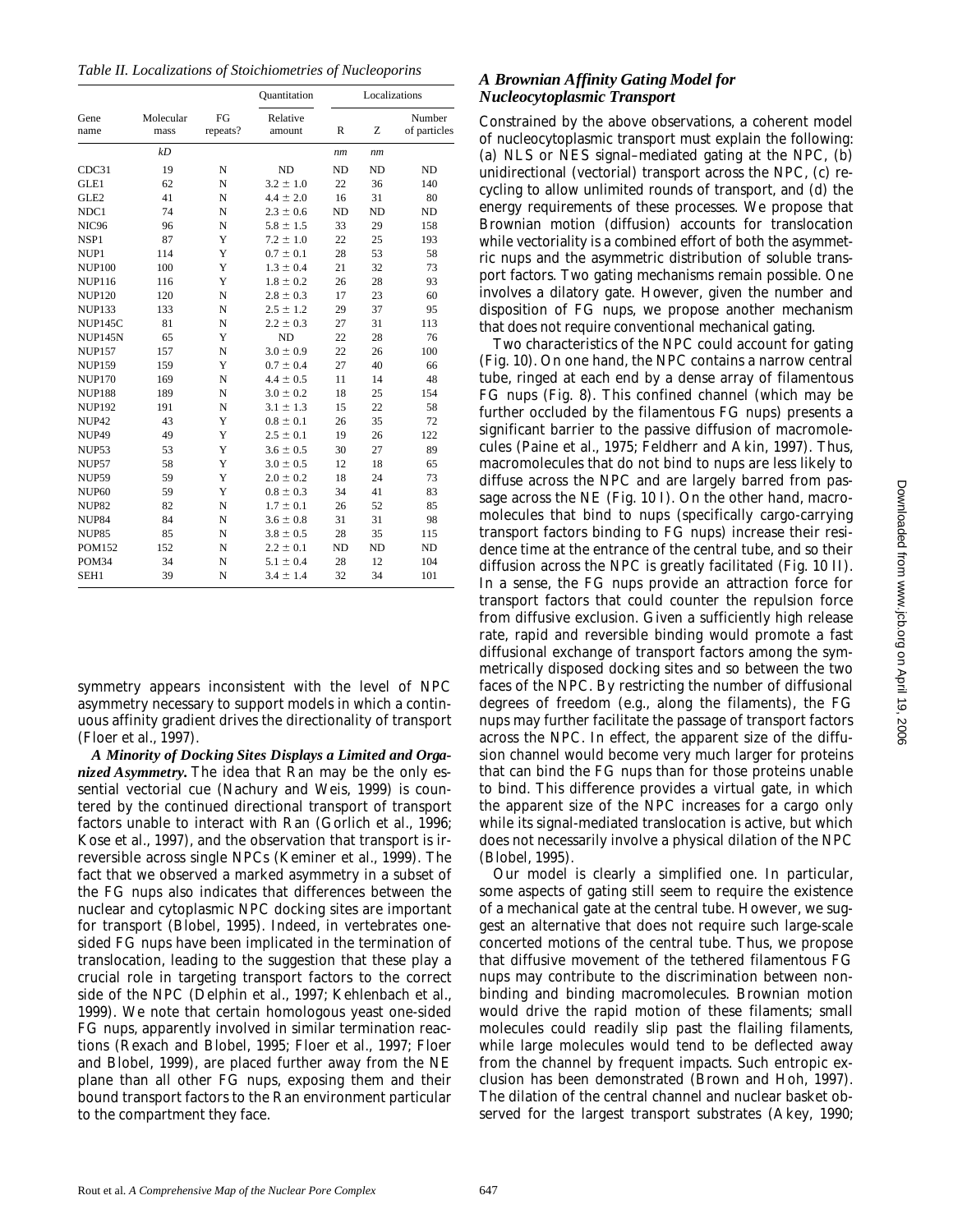

*Figure 9.* Relative abundance of nucleoporins in the NPC. Each data point represents the ratio of the signal from the tagged nucleoporin to the signal for the internal standard (Table II), which are proportional to the relative quantity of each protein in the NPC, averaged from at least two independent measurements for each nup (each generated from four different ratio measurements). The brackets indicate clusters of relative abundance containing the nups indicated at the right. Nups found exclusively on one side of the NPC are shown as open diamonds.

Kiseleva et al., 1996) would then be a consequence, rather than cause, of substrate translocation.

For unidirectional transport across the NPC, translocating transport factors need cues to determine which side of the NPC they are on. Vectorial cues arise from two potential sources, the asymmetry of the FG nups and the asymmetric distribution of Ran-GTP (Mattaj and Englmeier, 1998). Transport is then concluded by a vectorial step.

Consider a cargo imported by its kap into the nucleoplasm (Fig. 11). The cargo alone cannot easily pass through the diffusion barrier of the NPC. In the cytoplasm, the kap is exposed only to Ran-GDP, allowing it to acquire the cargo. This cargo–kap complex can now bind the NPC (Fig. 11 I), passing through the now effectively open Brownian gate and diffusing across the NPC by binding symmetric FG nups. This allows the cargo–kap complex access to both faces of the NPC (Fig. 11 II). We propose that in this state, the cargo–kap complex has its highest affinity for the one-sided FG nups on the nuclear face. At the nuclear face, the kap moves preferentially away from the symmetric region of the nuclear pore to these higher affinity binding sites, preventing its exchange

back to the cytoplasmic face. In the absence of any other influence this high affinity interaction would be stable, and the cargo–kap complex would arrest here, bound to the FG nups at the nuclear extremity of the NPC (Fig. 11 III). This situation is seen in the case of kap mutants that cannot bind Ran (Gorlich et al., 1996). However, the peripheral localization of these nups exposes their bound kap complex to the nucleoplasmic milieu and in particular, to Ran-GTP. The binding of Ran-GTP to the kap induces cargo release and undocking from the NPC, which causes the cargo and kap to be liberated into the nucleoplasm (Fig. 11 IV). Once nucleoplasmic, the cargo can no longer bind the NPC, and the Brownian gate, in effect, shuts.

Export would be similar (Fig. 11 I–IV). An exporting kap binds both Ran-GTP and its export cargo in the nucleoplasm. After passing through the symmetric FG nups, the cargo-Ran-kap complex is preferentially drawn to the high affinity binding sites, this time on the NPC cytoplasmic face. In isolation, this complex would be stable, as has been observed (Floer and Blobel, 1999; Kehlenbach et al., 1999). However, the kap-bound Ran-GTP is now at the cytoplasmic periphery of the NPC, exposed to the cyto-





# II. Binding



*Figure 10.* The Brownian affinity gate model. (I) The narrow bore of the central tube ensures that macromolecules that do not bind to nups find in hard to diffuse across the NPC, and are thus largely excluded; the diffusive movement of the filamentous nups may contribute to this exclusion. (II) Macromolecules that bind to nups increase their residence time at the entrance of the central tube, and so their diffusion across the NPC is greatly facilitated.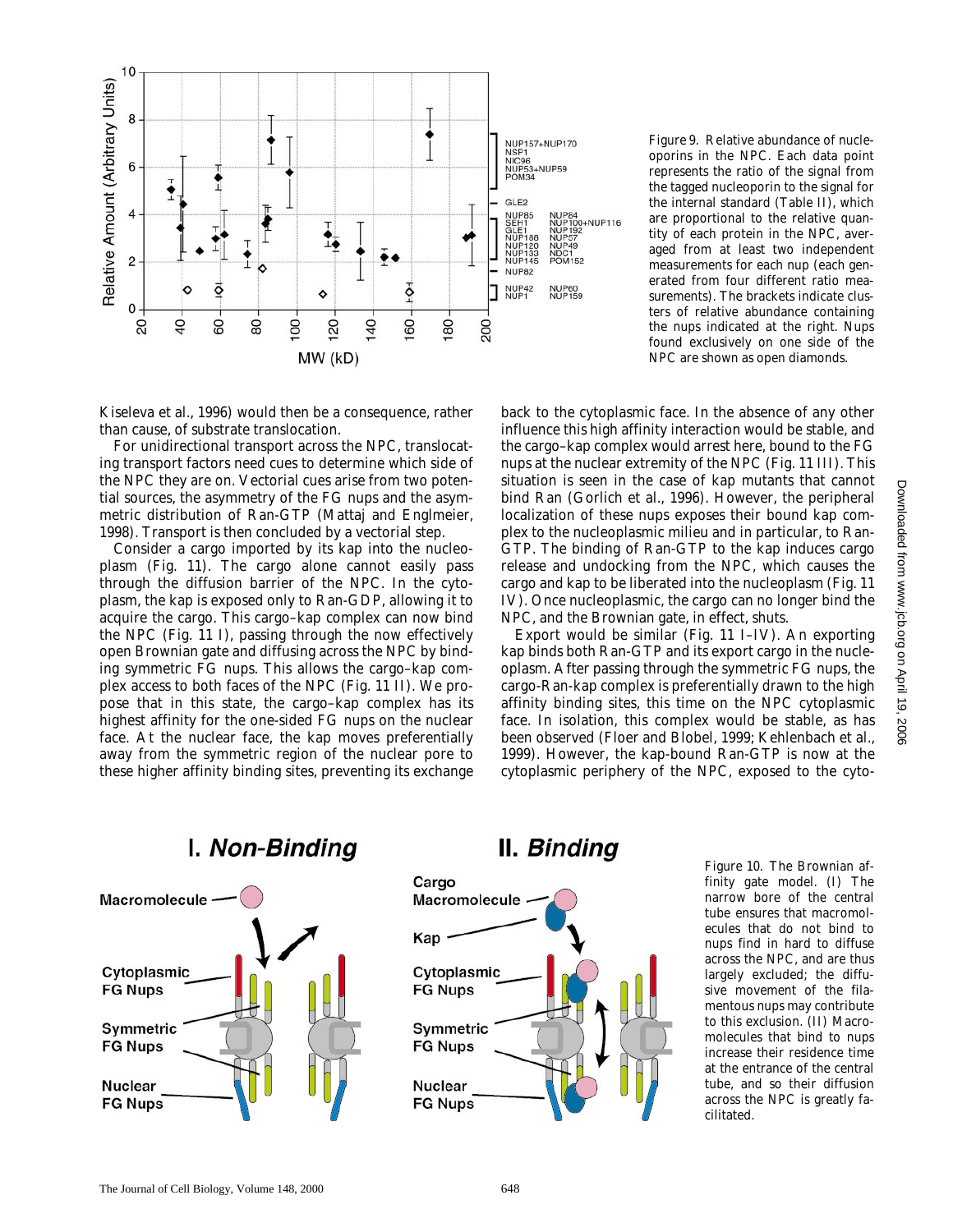

illustrating a model for nucleocytoplasmic transport. See Discussion for details.

*Figure 11.* Diagram of NPC

plasmic RanGAP, which induces the hydrolysis of the GTP on Ran. This in turn, causes undocking of the kap complex from the cytoplasmic binding sites and the release of both Ran and the cargo from the kap. It can readily be seen how recycling of the export kap back to the nucleoplasm would be akin to cargoless import, and likewise how recycling of an importing kap akin to cargoless export. In this fashion, the transport cycles are completed and the system restored, powered by the hydrolysis of GTP.

Numerous mechanistic refinements can be added. For instance, as exporting and importing kaps differ only in which Ran-bound state they load and dispose of cargo, it is possible that some kaps may carry material in both directions. The various transport factors apparently favor different FG nups (Aitchison et al., 1996; Rout et al., 1997; Marelli et al., 1998), and may also differ as to which vectorial cues (asymmetric FG nups versus soluble factors) they emphasize; some may only require symmetric FG nups and Ran. Such techniques for segregating transport factors into alternative pathways would serve to decrease congestion at the NPC, and furthermore provide opportunities for differential regulation by altering the affinity for a particular docking site to its particular preferred class of transport factor (Saavedra et al., 1997; Marelli et al., 1998). Furthermore, some transport factors may not require Ran at all, gaining directional cues and energy from alternative sources. For example, NPC-associated, ATP-driven RNA helicases (Snay-Hodge et al., 1998; Tseng et al., 1998), plus the exchange of RNA-binding proteins at the NPC, might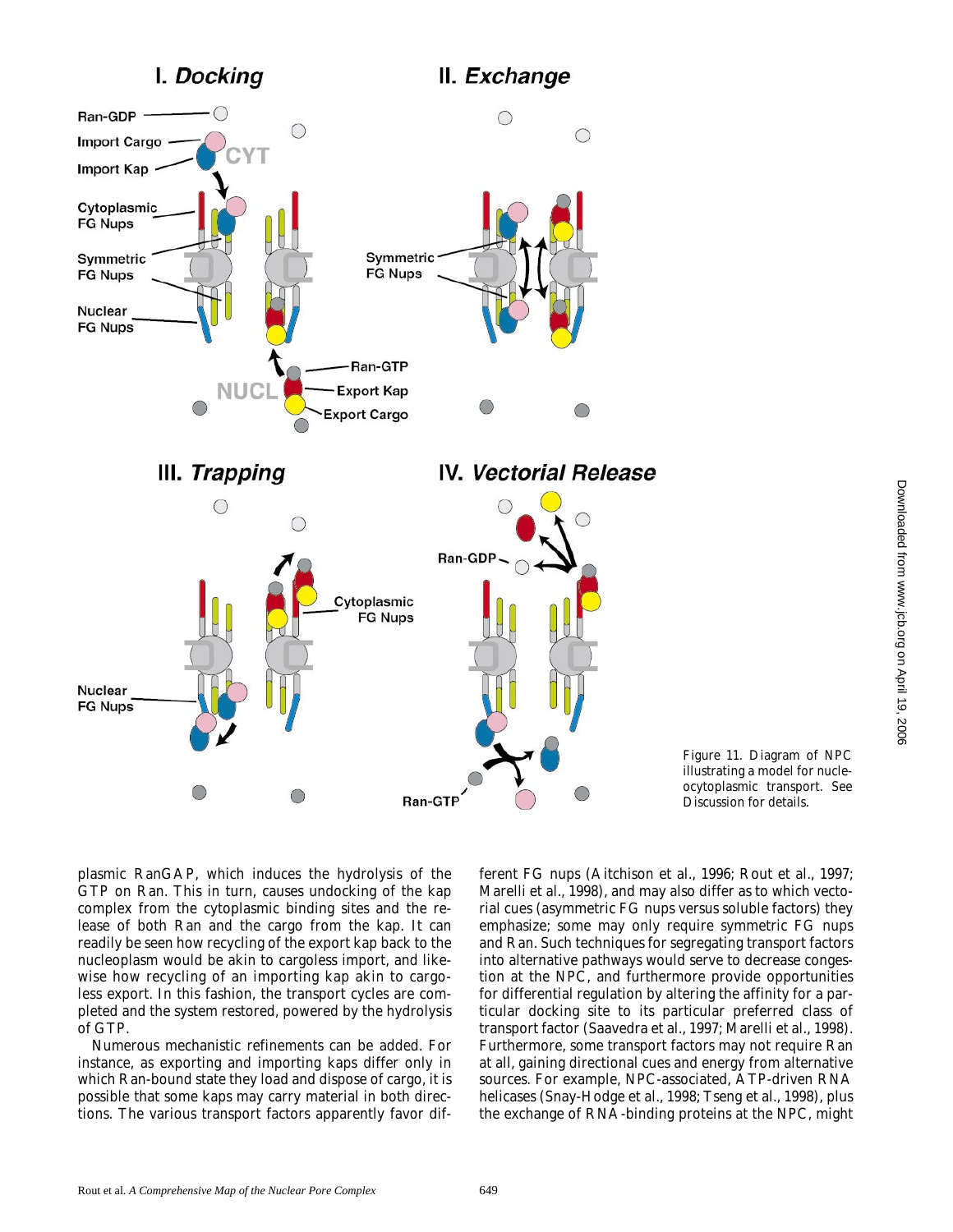reel mRNPs across the NPC in a process that is largely independent of Ran-mediated GTP hydrolysis. We also expect that in higher eukaryotes other mechanisms, like incorporating binding sites for Ran and its cofactors within the NPC, have been called into play to improve the efficiency and regulation of transport.

#### *Perspectives*

The yeast NPC provides a simple and accessible model system for studying nucleocytoplasmic transport, in which for the first time we have defined and mapped virtually all the components. This information can now be used to explore the fine structure of the NPC, determine the assembly pathway of the NPC, and further elucidate the mechanisms of nucleocytoplasmic transport. The tagged strains also constitute a series of powerful new tools that can be used to probe the function of nups in the context of the whole machine.

We would like to apologize to those authors whose primary work we could not cite due to space limitations. We are particularly grateful to Helen Shio for her superb electron microscopy work. We thank Julia Kipper, Rosemary Williams, Yongmin Oh, Dwayne Weber, and other members of the Rout, Chait, and Aitchison laboratories, as well as Rick Wozniak and Christopher Akey for many useful suggestions, much practical help, and materials; Wenzhu Zhang for ProFound; Mark Rose for the anti-Cdc31p antibodies; Ed Hurt for the anti-Nic96p antibodies; and Joe Fernandez for his excellent protein sequence data. We also thank Marcelo Magnasco, Jan Hoh, Kathy Wilson, and Rod MacKinnon for insightful suggestions regarding the model, and John Kuriyan and Stephen Burley for their useful critiques of the manuscript. Particular thanks go to Günter Blobel for much support, useful discussion, and encouragement.

We acknowledge funding from the National Institutes of Health (grant RR00862 to B.T. Chait), the Rockefeller University (to M.P. Rout), the Howard Hughes Medical Institute (A. Suprapto), and the Medical Research Council of Canada and Alberta Heritage Foundation for Medical Research (J.D. Aitchison).

Submitted: 18 January 2000 Revised: 24 January 2000 Accepted: 24 January 2000

#### *References*

- Aitchison, J.D., M.P. Rout, M. Marelli, G. Blobel, and R.W. Wozniak. 1995a. Two novel related yeast nucleoporins Nup170p and Nup157p: complementation with the vertebrate homologue Nup155p and functional interactions with the yeast nuclear pore-membrane protein Pom152p. *J. Cell Biol.* 131: 1133–1148.
- Aitchison, J.D., G. Blobel, and M.P. Rout. 1995b. Nup120p: a yeast nucleoporin required for NPC distribution and mRNA transport. *J. Cell Biol.* 131: 1659–1675.
- Aitchison, J.D., G. Blobel, and M.P. Rout. 1996. Kap104p: a karyopherin involved in the nuclear transport of messenger RNA binding proteins. *Science*. 274:624–627.
- Akey, C.W. 1990. Visualization of transport-related configurations of the nuclear pore transporter. *Biophys. J.* 58:341–355.
- Bailer, S.M., S. Siniossoglou, A. Podtelejnikov, A. Hellwig, M. Mann, and E. Hurt. 1998. Nup116p and Nup100p are interchangeable through a conserved motif which constitutes a docking site for the mRNA transport factor gle2p. *EMBO (Eur. Mol. Biol. Organ.) J.* 17:1107–1119.
- Berrios, M., P.A. Fisher, and E.C. Matz. 1991. Localization of a myosin heavy chain-like polypeptide to *Drosophila* nuclear pore complexes. *Proc. Natl. Acad. Sci. USA.* 88:219–223.
- Biggins, S., and M.D. Rose. 1994. Direct interaction between yeast spindle pole body components: Kar1p is required for Cdc31p localization to the spindle pole body. *J. Cell Biol.* 125:843–852.
- Blobel, G. 1995. Unidirectional and bidirectional protein traffic across membranes. *Cold Spring Harb. Symp. Quant. Biol.* 60:1–10.
- Brown, H.G., and J.H. Hoh. 1997. Entropic exclusion by neurofilament sidearms: a mechanism for maintaining interfilament spacing. *Biochemistry*. 36: 15035–15040.
- Buss, F., H. Kent, M. Stewart, S.M. Bailer, and J.A. Hanover. 1994. Role of different domains in the self-association of rat nucleoporin p62. *J. Cell Sci.* 107: 631–638.
- Chial, H.J., M.P. Rout, T.H. Giddings, and M. Winey. 1998. *Saccharomyces cerevisiae* Ndc1p is a shared component of nuclear pore complexes and spindle pole bodies. *J. Cell Biol.* 143:1789–1800.
- Davis, L.I. 1995. The nuclear pore complex. *Annu. Rev. Biochem.* 64:865–896.
- DeHoratius, C., and P.A. Silver. 1996. Nuclear transport defects and nuclear envelope alterations are associated with mutation of the *Saccharomyces cerevisiae* NPL4 gene. *Mol. Biol. Cell.* 7:1835–1855.
- Delphin, C., T. Guan, F. Melchior, and L. Gerace. 1997. RanGTP targets p97 to RanBP2, a filamentous protein localized at the cytoplasmic periphery of the nuclear pore complex. *Mol. Biol. Cell.* 8:2379–2390.
- Emtage, J.L., M. Bucci, J.L. Watkins, and S.R. Wente. 1997. Defining the essential functional regions of the nucleoporin Nup145p. *J. Cell Sci.* 110:911–925.
- Englmeier, L., J.C. Olivo, and I.W. Mattaj. 1999. Receptor-mediated substrate translocation through the nuclear pore complex without nucleotide triphosphate hydrolysis. *Curr. Biol.* 9:30–41.
- Fabre, E., and E. Hurt. 1997. Yeast genetics to dissect the nuclear pore complex and nucleocytoplasmic trafficking. *Annu. Rev. Genet.* 31:277–313.
- Fahrenkrog, B., E.C. Hurt, U. Aebi, and N. Pante. 1998. Molecular architecture of the yeast nuclear pore complex: localization of Nsp1p subcomplexes. *J. Cell Biol.* 143:577–588.
- Feldherr, C.M., and D. Akin. 1997. The location of the transport gate in the nuclear pore complex. *J. Cell Sci.* 110:3065–3070.
- Fenyo, D., J. Qin, and B.T. Chait. 1998. Protein identification using mass spectrometric information. *Electrophoresis*. 19:998–1005.
- Fernandez, J., L. Andrews, and S.M. Mische. 1994. An improved procedure for enzymatic digestion of polyvinylidene difluoride-bound proteins for internal sequence analysis. *Anal. Biochem.* 218:112–117.
- Floer, M., and G. Blobel. 1999. Putative reaction intermediates in Crm1-mediated nuclear protein export. *J. Biol. Chem.* 274:16279–16286.
- Floer, M., G. Blobel, and M. Rexach. 1997. Disassembly of RanGTP-karyopherin beta complex, an intermediate in nuclear protein import. *J. Biol. Chem.* 272:19538–19546.
- Fornerod, M., M. Ohno, M. Yoshida, and I.W. Mattaj. 1997. CRM1 is an export receptor for leucine-rich nuclear export signals. *Cell*. 90:1051–1060.
- Fujiki, Y., A.L. Hubbard, S. Fowler, and P.B. Lazarow. 1982. Isolation of intracellular membranes by means of sodium carbonate treatment: application to endoplasmic reticulum. *J. Cell Biol.* 93:97–102.
- Gorlich, D., N. Pante, U. Kutay, U. Aebi, and F.R. Bischoff. 1996. Identification of different roles for RanGDP and RanGTP in nuclear protein import. *EMBO (Eur. Mol. Biol. Organ.) J.* 15:5584–5594.
- Grandi, P., V. Doye, and E.C. Hurt. 1993. Purification of NSP1 reveals complex formation with 'GLFG' nucleoporins and a novel nuclear pore protein NIC96. *EMBO (Eur. Mol. Biol. Organ.) J.* 12:3061–3071.
- Grandi, P., S. Emig, C. Weise, F. Hucho, T. Pohl, and E.C. Hurt. 1995. A novel nuclear pore protein Nup82p which specifically binds to a fraction of Nsp1p. *J. Cell Biol.* 130:1263–1273.
- Heath, C.V., C.S. Copeland, D.C. Amberg, V. Del Priore, M. Snyder, and C.N. Cole. 1995. Nuclear pore complex clustering and nuclear accumulation of<br>poly(A)+ RNA associated with mutation of the *Saccharomyces cerevisiae* RAT2/NUP120 gene. *J. Cell Biol.* 131:1677–1697.
- Hurwitz, M.E., C. Strambio-de-Castillia, and G. Blobel. 1998. Two yeast nuclear pore complex proteins involved in mRNA export form a cytoplasmically oriented subcomplex. *Proc. Natl. Acad. Sci. USA.* 95:11241–11245.
- Katahira, J., K. Strasser, A. Podtelejnikov, M. Mann, J.U. Jung, and E. Hurt. 1999. The Mex67p-mediated nuclear mRNA export pathway is conserved from yeast to human. *EMBO (Eur. Mol. Biol. Organ.) J.* 18:2593–2609.
- Kehlenbach, R.H., A. Dickmanns, A. Kehlenbach, T. Guan, and L. Gerace. 1999. A role for RanBP1 in the release of CRM1 from the nuclear pore complex in a terminal step of nuclear export. *J. Cell Biol.* 145:645–657.
- Keminer, O., J.P. Siebrasse, K. Zerf, and R. Peters. 1999. Optical recording of signal-mediated protein transport through single nuclear pore complexes. *Proc. Natl. Acad. Sci. USA.* 96:11842–11847.
- Kilmartin, J.V., and J. Fogg. 1982. Partial purification of yeast spindle pole bodies. *In* Microtubules in Microorganisms. P. Cappuccinelli and N.R. Morris, editors. Marcel Dekker, Inc., New York. 157–169.
- Kiseleva, E., M.W. Goldberg, B. Daneholt, and T.D. Allen. 1996. RNP export is mediated by structural reorganization of the nuclear pore basket. *J. Mol. Biol.* 260:304–311.
- Koepp, D.M., and P.A. Silver. 1996. A GTPase controlling nuclear trafficking: running the right way or walking RANdomly? *Cell*. 87:1–4.
- Kose, S., N. Imamoto, T. Tachibana, T. Shimamoto, and Y. Yoneda. 1997. Ranunassisted nuclear migration of a 97-kD component of nuclear pore-targeting complex. *J. Cell Biol.* 139:841–849.
- Kosova, B., N. Pante, C. Rollenhagen, and E. Hurt. 1999. Nup192p is a conserved nucleoporin with a preferential location at the inner site of the nuclear membrane. *J. Biol. Chem.* 274:22646–22651.
- Kraemer, D.M., C. Strambio-de-Castillia, G. Blobel, and M.P. Rout. 1995. The essential yeast nuceloporin NUP159 is located on the cytoplasmic side of the nuclear pore complex and serves in karyopherin-mediated binding of transport substrate. *J. Biol. Chem.* 270:19017–19021.
- Kuster, B., and M. Mann. 1998. Identifying proteins and post-translational modifications by mass spectrometry. *Curr. Opin. Struct. Biol.* 8:393–400.